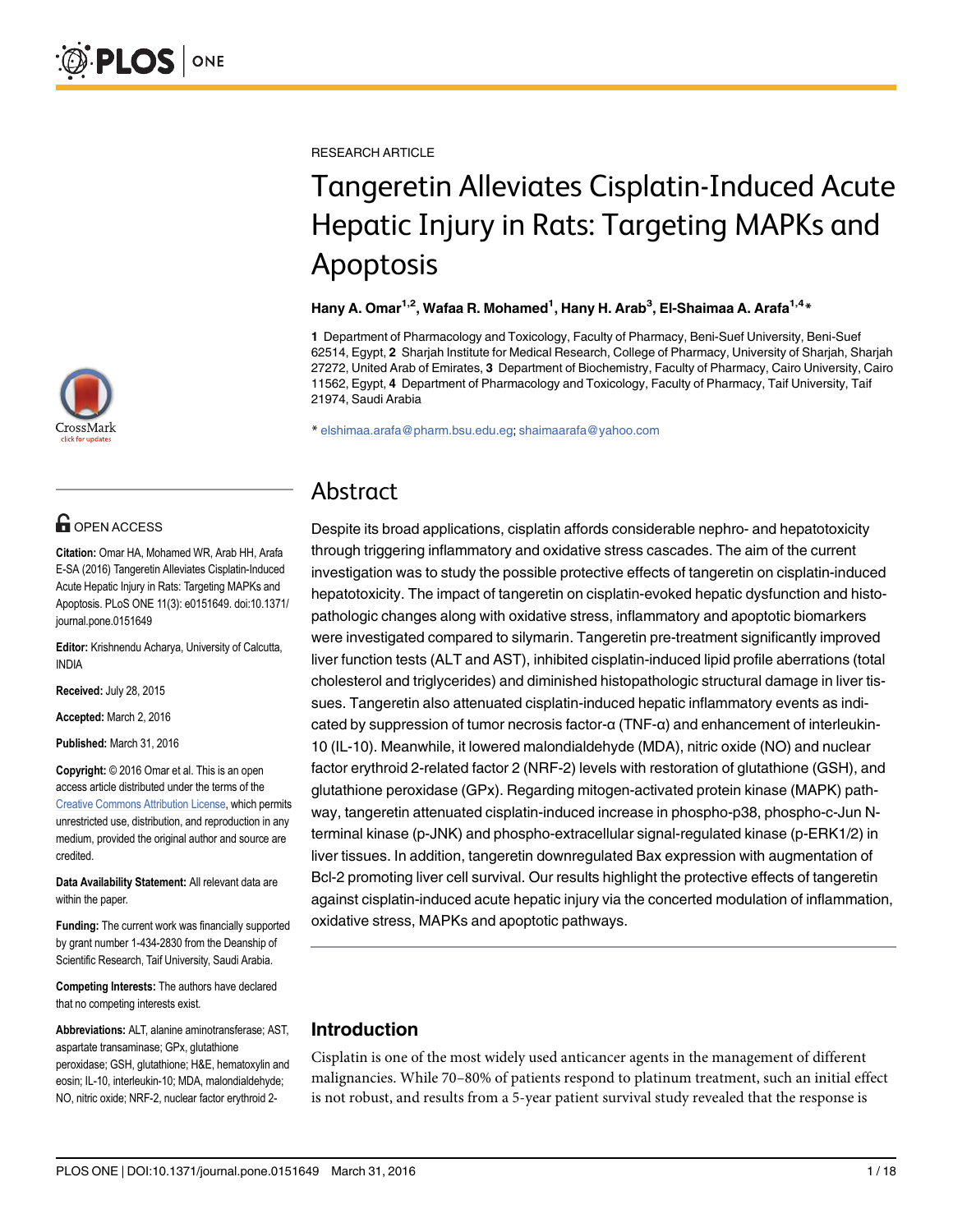

related factor 2; ROS, reactive oxygen species; TNFα, tumor necrosis factor-α.

only 15–20% due to the development of resistance [1]. The relapse of the disease and the emergence of resistance in initially responsive tumors occur within  $18-24$  months  $[2, 3]$ . The dose scale necessary to overcome even a small increase in cellular resistance can lead to severe cytotoxicity in normal cells, such as nephrotoxicity, hepatotoxicity and spermiotoxicity which radically limits the clinical usefulness of cisplatin-based therapy [4–6]. Cisplatin-induces nephrotoxicity through multiple mechanisms, including hypoxia, the generation of free radicals, inflammation, and apoptosis with an increase in the pro-apoptotic protein Bax and a decrease in the anti-apoptotic protein Bcl-2 [7]. While, the mechanisms of cisplatin-induced hepatotoxicity are not fully understood  $[8]$ , the link between oxidative stress and cisplatin toxicity was suggested in many experimental models [9, 10]. Several reports have implicated free radicals and reactive oxygen species (ROS) in cisplatin toxicity associated with an increase in lipid peroxidation (LPO), decreased levels of protein bound sulfhydryl groups and glutathione [11].

There is an increasing interest in the use of phytochemicals for evaluating their synergistic efficacy in combination with chemotherapeutic agents  $[12]$ . This is supported by the vast epidemiological data indicating the protective effect of vegetables and fruit intake rich in naturally occurring compounds against various diseases including cancer [13]. Flavonoids are dietary compounds that are widespread in fruits and vegetables. They have demonstrated a good potential as anticancer agents via their antiproliferative activity against human tumor cell lines [14], therefore, they were employed in cancer combination therapies for greater efficacy and safety  $[15]$ .

Tangeretin, a citrus flavonoid concentrated in the peel of citrus fruits, has exhibited significant anti-inflammatory and antioxidant activities  $[16, 17]$ . Tangeretin oral bioavailability and safety have been reported previously  $[18, 19]$ . Notably, it has inhibited cancer cell proliferation in human cancer cell lines derived from squamous cell carcinoma, gliosarcoma, leukemia, melanoma, colorectal cancer, gastric carcinoma, lung carcinoma, breast carcinoma and oral cancer cells [20–22]. In a previous study from our laboratory, we have reported that pretreatment of cisplatin-resistant human ovarian cancer cells with tangeretin synergistically enhanced the growth inhibitory effects induced by low dose of cisplatin [23]. The combination markedly triggered apoptosis and arrested the cell cycle at  $G_2$ -M. Additionally, the phosphoinositide3-kinase (PI3K)/protein kinase B (Akt) survival pathway was effectively downregulated. The fact that tangeretin enhances the cytotoxic actions of cisplatin encouraged us to investigate whether tangeretin, as a bioactive flavonoid, can protect against cisplatin-evoked hepatotoxicity, a serious complication of cisplatin that may limit its therapeutic utility. To this end, the hepatoprotective effects of tangeretin were assessed by measuring its ability to antagonize cisplatin-induced inflammation, oxidative stress and apoptotic cell death in rat liver. The effect of tangeretin was compared to silymarin, a naturally occurring flavonoid used as a reference hepatoprotective agent. Several studies have reported its hepatoprotective effects in acute and chronic hepatic diseases  $[24-26]$ . Silymarin has been reported to protect against CCl4-  $[27-29]$ , acetaminophen- [30, 31], D-galactosamine- [32] and cisplatin- [33] induced liver injuries.

#### Material and Methods

#### Ethics Statement

The experimental protocol of the current study was approved by the Ethics Committee of the Faculty of Pharmacy, Beni-Suef University (Reference Number: 2014/A-32). The Guidelines for the Care and Use of Laboratory Animals declared by the US National Institute of Health were followed in all the experimental procedures.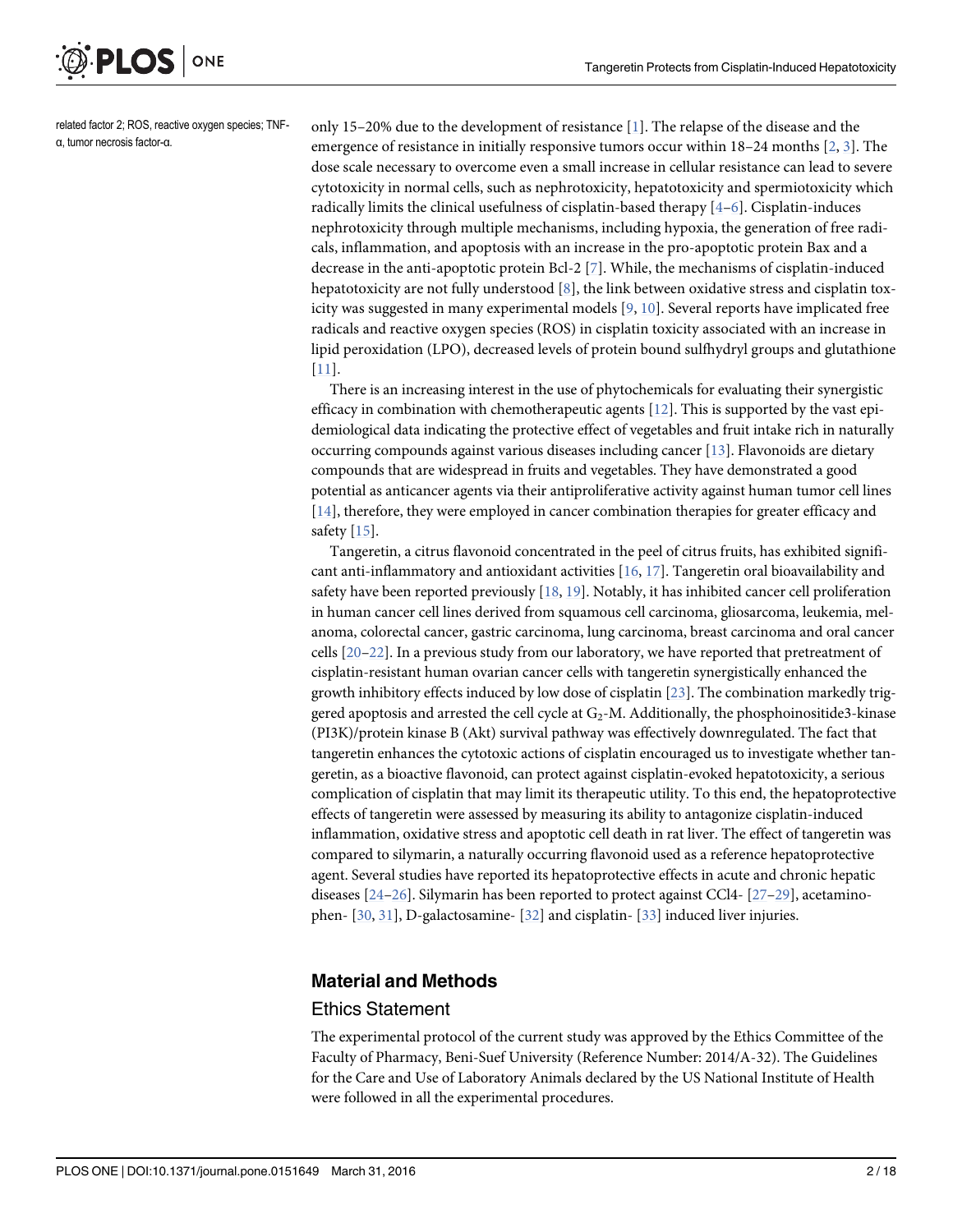#### Animals

Adult male Wistar rats weighing 160–200 g were obtained from the National Institute for Research, Cairo, Egypt. Rats were kept under controlled conditions of temperature ( $22\pm1^{\circ}c$ ), humidity (60±10%) and normal photoperiod (12-12 h light-dark cycles) with free access to a standard commercial pellet diet and water.

#### **Materials**

Cisplatin was purchased from Sigma-Aldrich, MD, USA, whereas tangeretin was purchased from Shaanxi Huike Botanical Development Co. (Xi'an, China). All other chemical reagents used in the study were of analytical grade (AR). Antibodies against Bax, Bcl-2 and β-actin were purchased from Santa Cruz Biotechnology (Santa Cruz, CA) while Erk1/2, p-Erk1/2, JNK, p-JNK, p38 and p-p38 antibodies were purchased from cell Signaling Technology (Beverly, MA).

#### Experimental design and treatment protocol

The animals were divided into 7 groups, each with eight rats, according to their experimental treatment as follows: (1) Normal (control) group: rats received only oral vehicle (2% Tween 80) p.o for 7 consecutive days and a single i.p injection of isotonic saline on the 2<sup>nd</sup> day of the experiment; (2) Silymarin group: rats received silymarin (100 mg/kg/day p.o) for 7 days and a single i.p injection of isotonic saline on the  $2<sup>nd</sup>$  day of the experiment; (3) Tangeretin group: received tangeretin (100 mg/kg/day p.o) for 7 days and a single i.p injection of isotonic saline on the  $2<sup>nd</sup>$  day of the experiment; (4) Cisplatin group: received oral vehicle for 7 days and a single dose of cisplatin (7.5 mg/kg i.p) on the  $2<sup>nd</sup>$  day of the experiment; (5) Cisplatin-Silymarin group: rats received silymarin (100 mg/kg/day p.o) for 7 days and a single dose of cisplatin (7.5 mg/kg i.p) on the  $2<sup>nd</sup>$  day of the experiment, 1 hour after the dose of silymarin; (6) Cisplatin-Tangeretin 50 group: rats received tangeretin (50 mg/kg/day p.o) for 7 days and a single dose of cisplatin (7.5 mg/kg i.p) on the  $2<sup>nd</sup>$  day of the experiment day, 1 hour after the dose of tangeretin; (7) Cisplatin-Tangeretin 100 group: rats received tangeretin (100 mg/kg/day p.o) for 7 days and a single dose of cisplatin (7.5 mg/kg i.p) on the  $2<sup>nd</sup>$  day of the experiment day, 1 hour after the dose of tangeretin.

The selected doses of cisplatin and tangeretin were chosen after performing preliminary experiments based on previous dose-response studies that have been reported to cause hepatotoxicity  $[33, 34]$  and marked antitumor effects in rats  $[17, 35]$ .

#### Tissue collection and preparation

Animals were sacrificed under ether anesthesia on the last day of the experiment. For the different biochemical measurements, blood samples were collected and allowed to stand for 30 min at 37°C, and then centrifuged at 1000  $\times$  g for 15 min at 4°C to separate serum and were stored at −70°C. The liver tissues were quickly harvested and one part of the liver tissue was instantly fixed in 10% phosphate buffered formaldehyde for histological and immunohistochemical studies. For the biochemical determinations, another part of liver was homogenized in lysis buffer containing protease and phosphatase inhibitor cocktails (Sigma-Aldrich, St. Louis, MD, USA).

#### Serum Biochemical Tests

The collected serum was used for the colorimetric estimation of alanine aminotransferase (ALT) and aspartate aminotransferase (AST) as mentioned before [36] by measuring the amount of pyruvate or oxaloacetate produced by forming 2,4-dinitrophenylhydrazone. The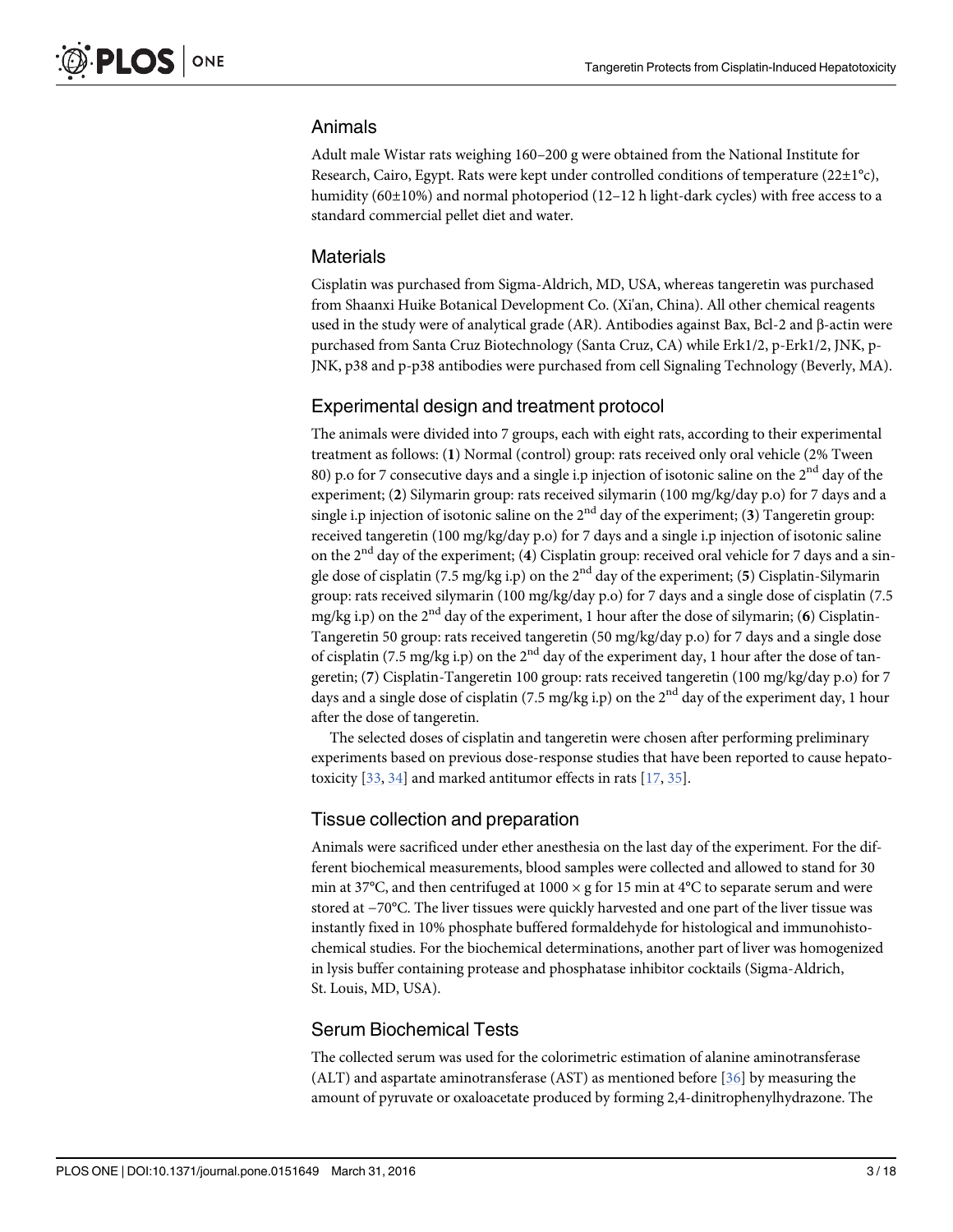produced color was measured spectrophotometerically at 546 nm. Concentrations of triglycerides (TGs) and serum total cholesterol (TC) were measured by enzymatic colorimetric methods using commercial kits (Spinreact, Gerona, Spain).

Oxidative Stress Biomarkers. Liver homogenates were used to determine nitric oxide (NO) essentially as mentioned before, using Nitric Oxide  $(\text{NO}_2^-/\text{NO}_3^-)$  assay Kit (Assay Designs, Ann Arbor, MI, USA) [37]. Greiss reagent was used for the quantitative colorimetric determination of NO levels as total nitrate/nitrite. To reduce nitrate to nitrite, vanadium trichloride and then Griess reagent was added and incubated at 37°C. The absorbance was measured after allowing the mixture to cool at 540 nm. Results were expressed as μmol/g tissue.

Glutathione (GSH) levels in liver tissues were, measured as mentioned before [38]. Briefly, after the precipitation of liver proteins by 10% trichloroacetic acid, 10 mM DTNB (5,5'- dithiobis 2-nitrobenzoic acid) solution was added to develop the color that was measured at 412 nm. Results were expressed as μmol/g tissue.

#### Enzymatic and Transcriptional Antioxidant Status

The homogenates of liver tissues were utilized in the determination of glutathione peroxidase (GPx) activity using the corresponding assay kit (Sigma-Aldrich, St. Louis, MD, USA) according to the manufacturer's guidelines. The decrease in the absorbance of NADPH was determined at 340 nm. The amount of enzyme which oxidizes one μmol of NADPH per min at 25°C is defined as one unit of enzyme.

Lipid peroxides in liver tissues were expressed as malondialdehyde (MDA) and determined as mentioned before [39]. The reaction proceeded in trichloroacetic acid, the precipitate was removed and the absorbance was measured at 535 nm. Results were presented as nmol/g tissue. The nuclear factor erythroid 2-related factor (NRF-2) is a transcription factor that controls the redox homeostatic gene network. Hepatic tissue NRF-2 was estimated using Total NRF-2 Cell-Based Colorimetric ELISA Kit (Immuno Way Biotechnology, Newark, DE, USA) as directed by the manufacturer.

#### Histopathologic Examination

Samples of tissues were fixed in 10% neutral formalin for 24 h, and paraffin blocks were then processed for light microscopy examination. Slices of 4–5 μm were obtained from the prepared blocks and stained with hematoxylin-eosin (H&E). The preparations obtained were visualized using a Nikon microscopy at a magnification of 400×.

#### Immunohistochemistry of Bax and Bcl-2 expression

Antigen retrieval and immunohistochemistry was performed essentially as mentioned before [40]. In brief, paraffin-embedded tissue samples were rehydrated then blocked by 5% bovine serum albumin (BSA) in Tris buffered saline. The samples were then incubated overnight at 4°C with primary antibodies against Bax or Bcl-2 (Santa Cruz Biotechnology Inc, CA, USA). The slides were then washed and incubated with secondary antibodies. The sections were then washed and visualized using 3,3'-diaminobenzidine tetrahydrochloride (DAB Horseradish Peroxidase Substrate Kit, Vector Laboratories Inc, Burlingame, CA, USA). Counter staining with hematoxylin was used and the slides were observed under a light microscope (Leica Microsystems, Germany) by an experienced observer blinded to the identity of the sample.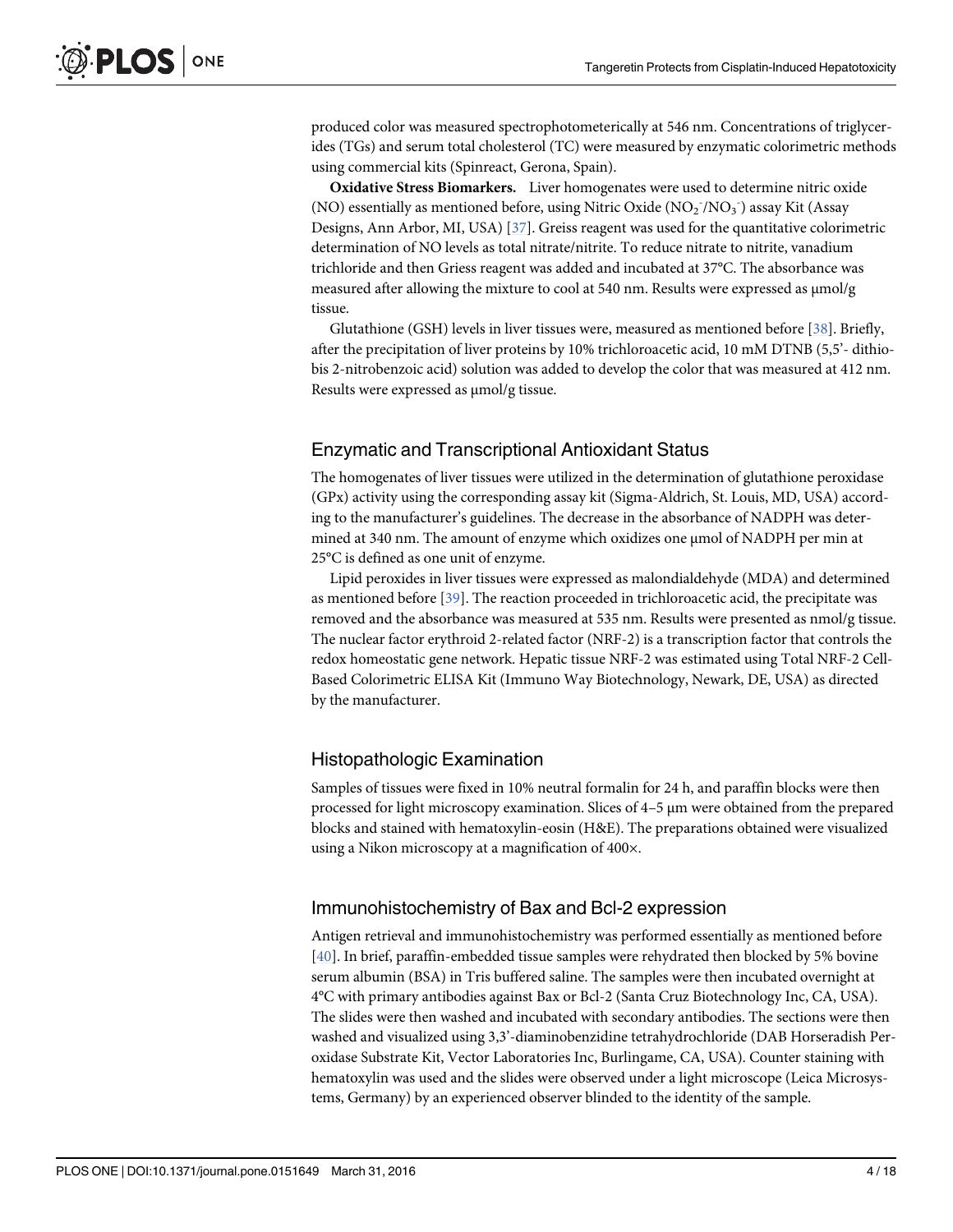#### Western blotting

Liver tissue homogenates were prepared for Western blotting as mentioned before [41]. Briefly, protein concentration in the tissue lysate was determined using DC protein assay kit (Bio Rad). Protein samples were then separated by SDS-PAGE (30 μg per lane) and transferred to a nitrocellulose membrane. The membrane were blocked using 5% (w/v) non-fat dry milk in Tris buffered saline-tween 20 (0.025 M Tris; 0.15 M NaCl; 0.05% Tween 20; pH 7.4), incubated overnight at 4°C with primary antibodies, rinsed, and then incubated with horseradish peroxidase-conjugated secondary antibodies (Santa Cruz Biotechnology, Santa Cruz, CA) for 1 h at room temperature before the detection using Super Signal West Pico chemiluminescent substrate (Pierce, Rockford, IL). β-actin was used as a loading control. Band density in intermediately exposed films was quantitated using ImageJ image processing (ImageJ, National Institutes of Health, USA).

#### Caspase 3/7 assay

Caspase-3/7 activities in liver tissue homogenate were measured using a Caspase-Glo assay kit (Promega, Madison, WI, USA) following the manufacturer's instructions.

#### Statistical analysis

The data were expressed as mean  $\pm$  SEM. Statistical analysis was done using one-way analysis of variance (ANOVA), followed by Tukey-Kramer post hoc multiple comparisons among treatment means. The analysis was done using SPSS program, version 17. Differences were considered significant at  $p < 0.05$ .

#### **Results**

#### Tangeretin pre-treatment improves liver function and inhibits cisplatininduced aberrations in lipids profile

To assess the severity of cisplatin-induced liver injury, liver function tests were performed. Results revealed that the used dose of cisplatin triggered severe liver injury as indicated by elevated serum ALT and AST enzyme activities. Meanwhile, increased serum total cholesterol and triglyceride in cisplatin-treated group was observed showing an extensive damage to the liver tissues (Table 1).

#### Table 1. Tangeretin pre-treatment improved liver function and inhibited cisplatin-induced aberrations in lipids profile.

|                                    | <b>ALT (U/I)</b>    | <b>AST (U/I)</b>      | Triglyceride (mg/dl)        | <b>Total Cholesterol (mg/dl)</b> |
|------------------------------------|---------------------|-----------------------|-----------------------------|----------------------------------|
| Normal                             | $24.5 \pm 1.7$      | $112.3 \pm 13.6$      | $53.3 \pm 3.5$              | $72.3 \pm 4.9$                   |
| Silymarin (100 mg/kg)              | $25.5 \pm 3.1$      | $112.5 \pm 12.5$      | $57.5 \pm 5.2$              | $69.5 \pm 8.2$                   |
| Tangeretin (100 mg/kg)             | $27.5 \pm 2.4$      | $114.3 \pm 17.2$      | $62.2 \pm 8.4$              | $71.6 \pm 4.2$                   |
| <b>Cisplatin</b>                   | $77.3 \pm 7.0*$     | $290.0 \pm 38.3*$     | $175.2 \pm 19.7*$           | $138.0 \pm 12.8*$                |
| Cisplatin + Silymarin (100 mg/kg)  | $38.8 \pm 4.6^{\#}$ | $136.2 \pm 12.7^{\#}$ | $111.0 \pm 12.5^{\text{*}}$ | $89.6 \pm 10.5^{\text{*}}$       |
| Cisplatin + Tangeretin (50 mg/kg)  | $68.0 \pm 5.1$      | $252.8 \pm 36.1$      | $159.7 \pm 20.2$            | $122.4 \pm 5.4$                  |
| Cisplatin + Tangeretin (100 mg/kg) | $35.8 \pm 4.2^{\#}$ | $132.2 \pm 12.3^{\#}$ | $84.8 \pm 13.1^{\#}$        | $82.5 \pm 6.3^{\#}$              |

Values are mean± SD of the mean (n = 4–5 independent values). Statistical analysis was carried out by using one way analysis of variance (ANOVA) followed by Tukey-Kramer multiple comparisons test

\* Significantly different from normal control at p < 0.05.

# Significantly different from cisplatin-treated (7.5 mg/kg) animals at p < 0.05.

doi:10.1371/journal.pone.0151649.t001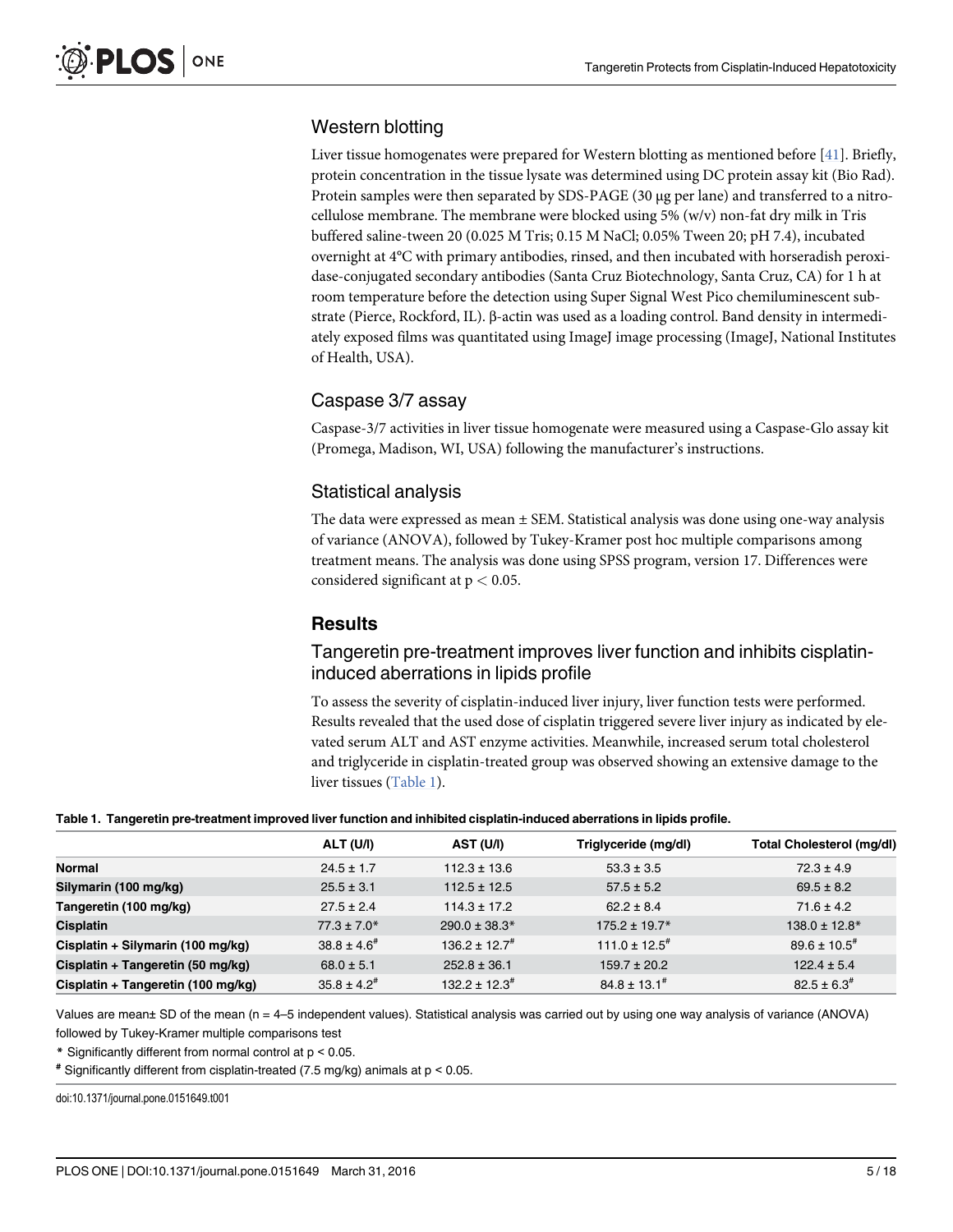On the other hand, pretreatment with tangeretin for 1 week significantly alleviated liver damage as evidenced by a dose-dependent restoration of the normal liver functions and lipid profile. At the same time, the reference hepatoprotective, silymarin afforded remarkable hepatic protection against cisplatin-induced liver injury. These data suggest the hepatoprotective activity of tangeretin against the development of cisplatin-induced liver tissue damage which were similar to that obtained by silymarin (Table 1).

#### Tangeretin attenuates liver histopathological aberrations

We next explored the ability of tangeretin to protect against the histopathologic changes accompanying cisplatin-induced liver injury. Liver sections of control, silymarin and tangeretin groups showed the normal architecture of the liver tissues with minor Kupffer cells activation  $(Fig 1)$ . On the other hand, the administration of cisplatin caused a severe liver injury (Table 2), as reflected by the dilatation and congestion of central vein and hepatic sinusoids with Kupffer cell activation and focal hepatic necrosis. This was accompanied with diffuse inflammatory cell infiltration. Pretreatment with tangeretin decreased the high pathologic changes, suggesting the attenuation of liver damage with the preservation of the liver wall architecture. These effects were closely analogous to those afforded by silymarin (Fig 1).



Fig 1. Tangeretin alleviates cisplatin-induced hepatic histopathologic injury in rats. Representative photomicrographs of sections from of liver tissues stained by hematoxylin and eosin (x 400 magnification). (A) Control rats receiving saline vehicle showed normal histological structure of the hepatic lobule. (B) Rats which received silymarin (100 mg/kg p.o.) showed normal hepatic histology with few Kupffer cell activation (arrow). (C) Rats which received tangeretin (100 mg/kg p.o.) showed slight hydropic degeneration of hepatocytes (arrow). (D) Cisplatin-treated group showed dilatation and congestion of central vein and hepatic sinusoids (arrow). (E) Liver of rat from cisplatin-treated group group demonstrated congestion of central vein (short arrow), cytoplasmic vacuolization of hepatocytes (long arrow) and focal hepatic necrosis associated with inflammatory cell infiltration (arrow head) (F, G) Silymarin and tangeretin pre-treatment revealed attenuated morphological modifications with resolving Kupffer cell activation (arrow).

doi:10.1371/journal.pone.0151649.g001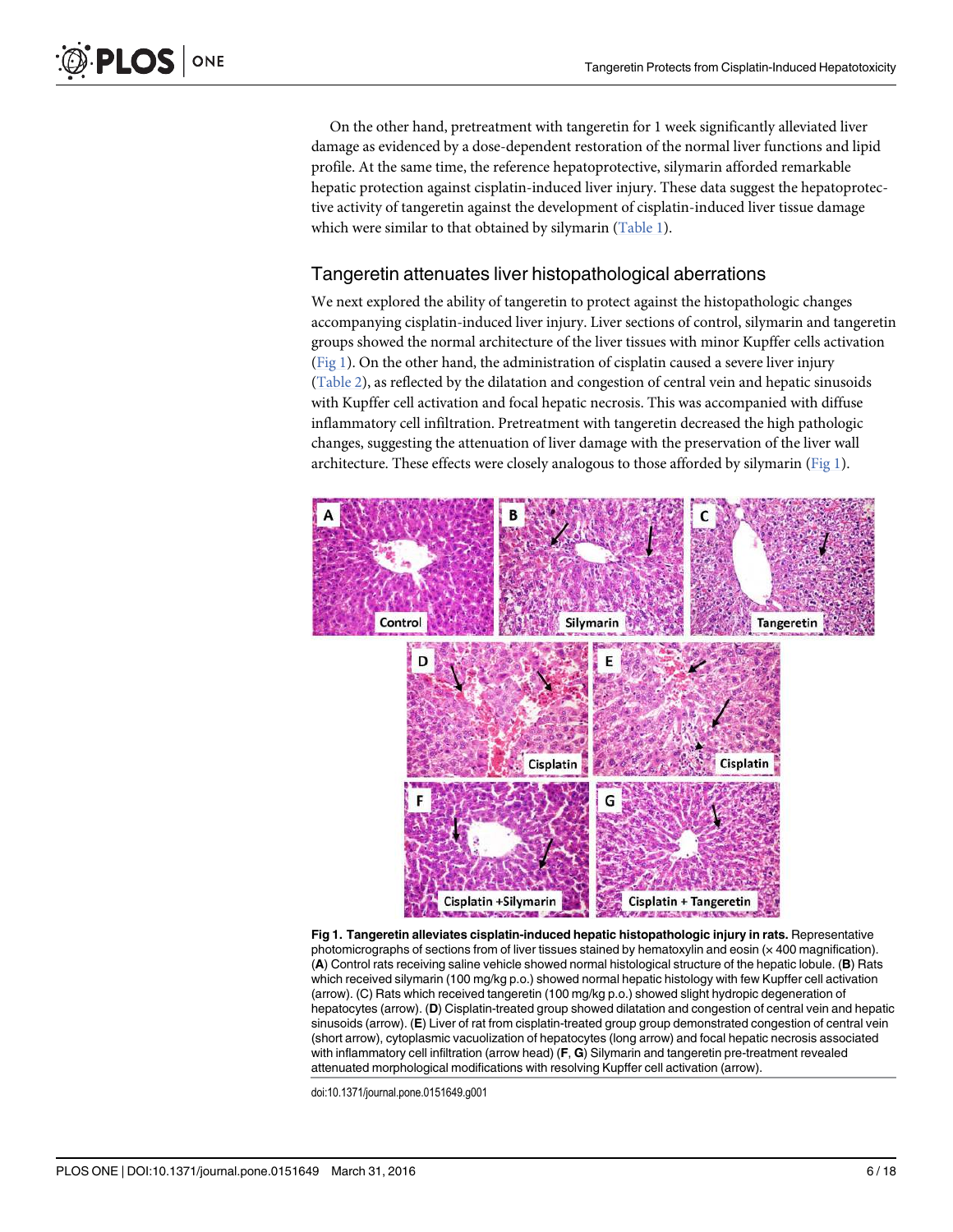#### Table 2. Liver microscopic damage.

LOS

ONE

| <b>Histopathological alterations</b>                                     | Control                  | Silymarin                | <b>Tangeretin</b>        | <b>Cisplatin</b> | Cisplatin+<br>Silymarin  | Cisplatin +<br>Tangeretin |
|--------------------------------------------------------------------------|--------------------------|--------------------------|--------------------------|------------------|--------------------------|---------------------------|
| Kupffer cells activation                                                 | $\blacksquare$           | ÷.                       | $\overline{\phantom{a}}$ | $++$             | ÷                        | ÷                         |
| Congestion of central vein and hepatic sinusoids                         | -                        |                          | $\blacksquare$           | $+ + +$          | ÷                        | $\overline{\phantom{0}}$  |
| Cytoplasmic vacuolation of hepatocytes                                   | -                        | $\overline{\phantom{0}}$ | $\overline{\phantom{a}}$ | $++$             | $\blacksquare$           | ÷                         |
| Focal hepatic necrosis associated with inflammatory cell<br>infiltration | -                        |                          | $\overline{\phantom{0}}$ | $++$             |                          | -                         |
| Hydropic degeneration of hepatocytes                                     | $\overline{\phantom{0}}$ | $\blacksquare$           | ÷                        | $\blacksquare$   | $\overline{\phantom{0}}$ | $\blacksquare$            |
| +++ Extensive                                                            |                          |                          |                          |                  |                          |                           |

++ Moderate

+ Mild

–Nil

doi:10.1371/journal.pone.0151649.t002

#### Tangeretin attenuates cisplatin-induced inflammatory response and apoptosis in hepatic tissues

Cisplatin administration caused an inflammatory response as demonstrated by a 3.1 fold increase of hepatic TNF- $\alpha$  and a decline in IL-10 (32%) levels (Fig 2). Pretreatment with tangeretin at 100 mg/kg dose decreased the levels of TNF-α by 46% and slightly increased the IL-10. These results were similar to silymarin. In addition, the immunohistochemical detection of Bax and Bcl-2 revealed an extensive expression of Bax (Fig 3A–3F) and decreased Bcl-2 (Fig  $3G-3L$ ) in the hepatic tissues of rats treated with cisplatin; events which were markedly mitigated by administration of tangeretin. These results were confirmed by Western blot analysis of Bax and Bcl-2 (Fig 4A and 4B) and caspase 3/7 activation (Fig 4C) which indicated the ability of tangeretin to attenuate cisplatin-induced apoptosis in hepatic tissues. Analogous to silymarin, tangeretin counteracted these changes in favor of cell survival. Together, these



Fig 2. Tangeretin mitigates cisplatin-induced inflammatory response in liver tissues. The effect of tangeretin pretreatment on cisplatin-induced inflammatory response in liver tissues as indicated by the modulation of TNF-α (A) and IL-10 (B). Columns, mean; bars, ± SEM (n = 8 independent values). Statistical analysis was carried out by using one way analysis of variance (ANOVA) followed by Tukey-Kramer multiple comparisons test. \*Significant difference from normal control (vehicle) group at p < 0.05, "Significant difference from cisplatin group at p < 0.05. Tang 50; tangeretin (50 mg/kg), Tang 100; tangeretin (100 mg/kg).

doi:10.1371/journal.pone.0151649.g002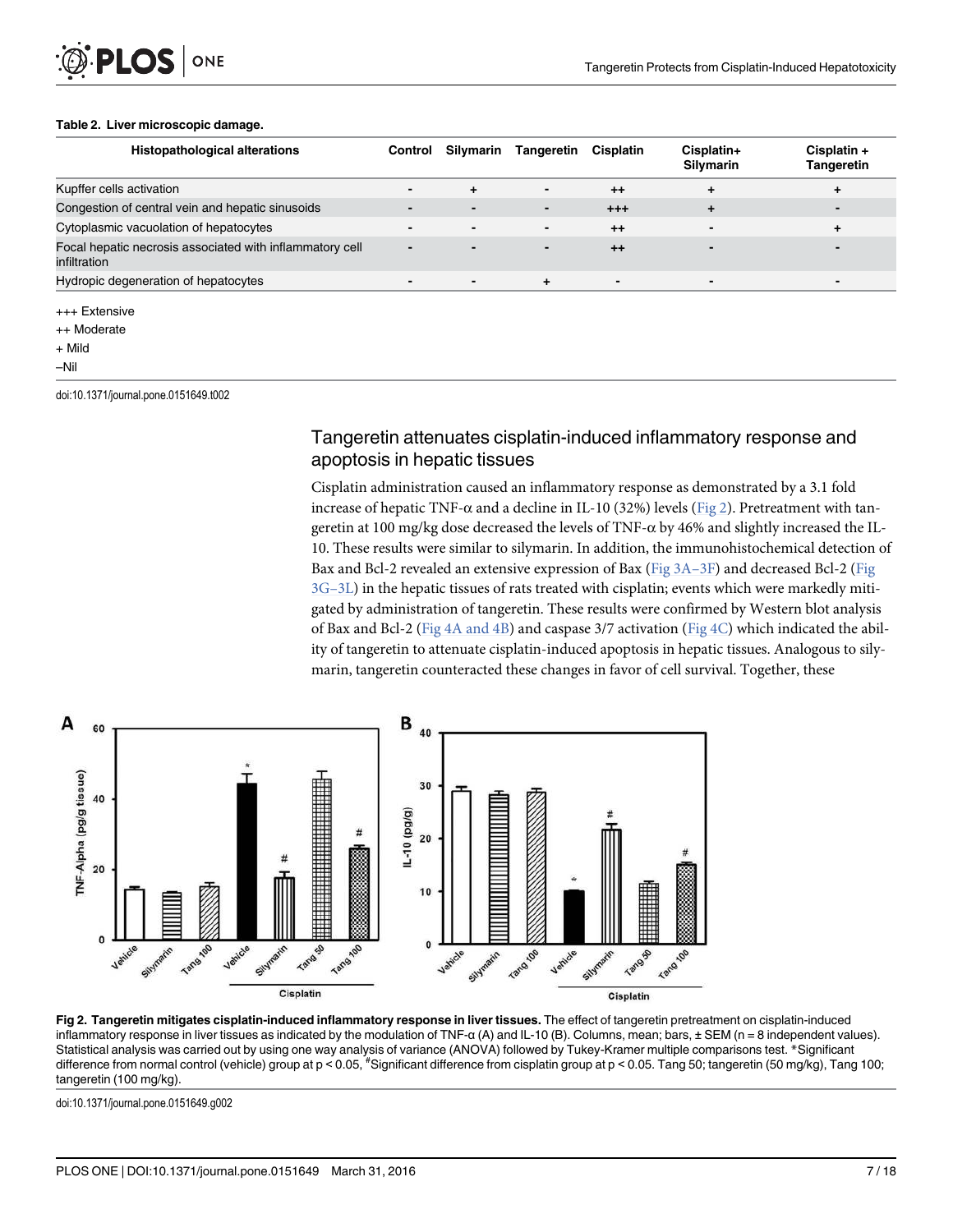

Fig 3. Tangeretin modulates cisplatin-induced protein expression of Bax and Bcl-2 in rat liver. Representative images for the immunohistochemical detection of Bax (A -F) and Bcl-2 (G-L) expression in liver tissues (arrows) (magnification:  $\times$  400).

doi:10.1371/journal.pone.0151649.g003

observations suggested the modulation of inflammatory cytokines and suppression of apoptosis as crucial events in tangeretin protection against cisplatin-induced hepatic insult.

### Tangeretin limits oxidative stress and boosts hepatic antioxidant defense

Cisplatin administration elicited hepatic oxidative stress as demonstrated by elevation of NO levels (195%) and decline of GSH content (29%) (Fig 5). In addition, cisplatin caused a marked decrease of hepatic antioxidant defenses as indicated by the decrease in GPx activity (29%) together with elevation of MDA (210%) and NRF-2 (375%) as compared to the control group (Fig 6). Pretreatment with tangeretin significantly protected against the oxidative stress as indicated by lowering of MDA, NO and NRF-2 in addition to the restoration of GSH and GPx, events which were analogous to the actions of silymarin. Together, these data suggest that the

**D** PLOS ONE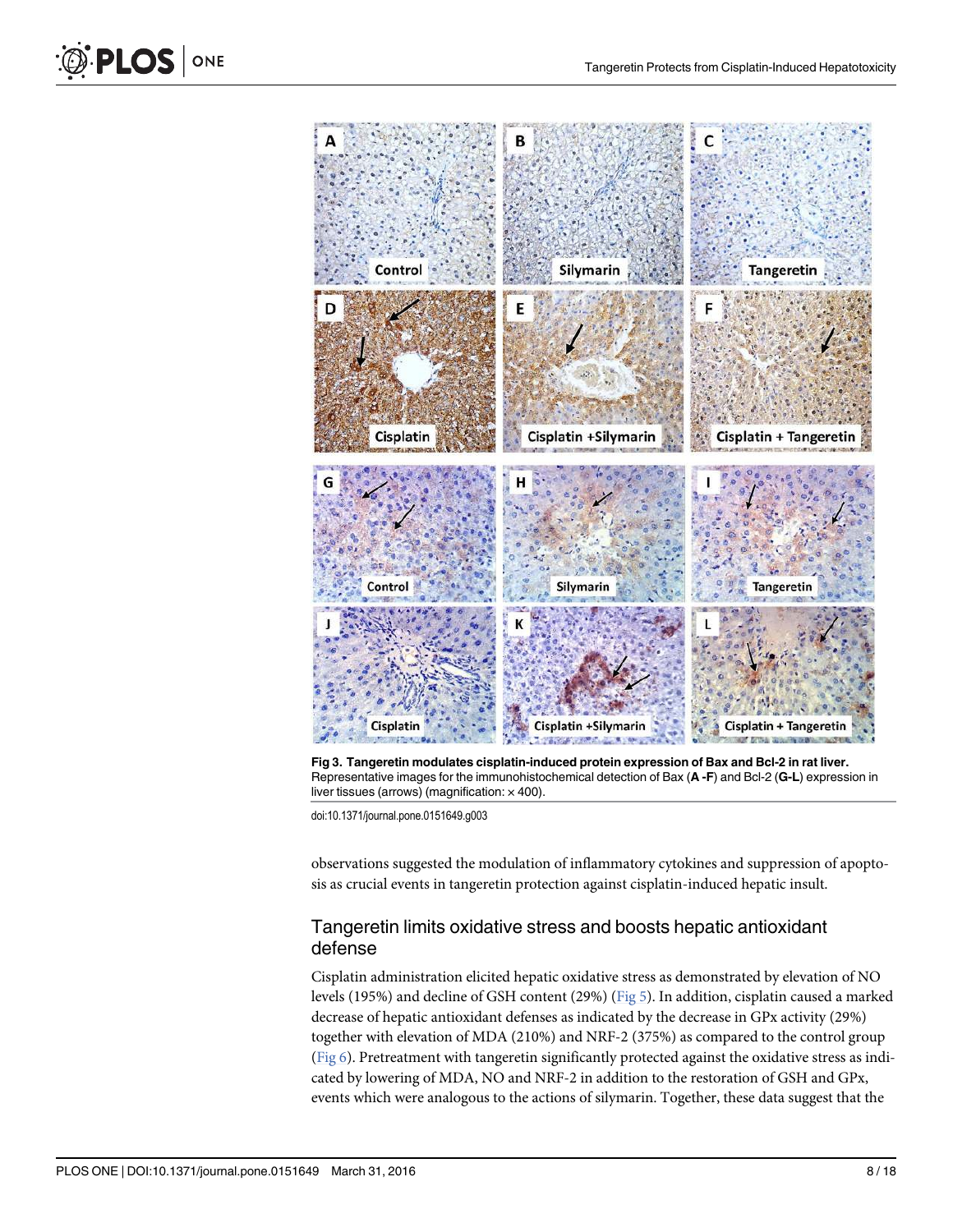

Fig 4. Tangeretin counteracts cisplatin-induced apoptotic changes of Bax and Bcl-2 in protein expression in rat liver. (A) Western blot analysis showed the expression levels of Bax and Bcl-2 in liver tissues after the indicated treatments. (B) Relative expression levels of Bax and Bcl-2. The amount of immunoblotted proteins was quantitated by densitometry and normalized to that of β-actin. Columns, mean; bars,  $\pm$  SD (n = 3 independent experiments). (C) Relative caspase  $3/7$  activity in liver tissues after the indicated treatments. Columns, mean; bars,  $\pm$  SD (n = 4 independent values). Statistical analysis was carried out by using one way analysis of variance (ANOVA) followed by Tukey-Kramer multiple comparisons test. Silymarin (100 mg/kg); Tangeretin (100 mg/kg); Cisplatin (7.5 mg/kg). \*Significant difference from normal control (vehicle) group at p < 0.05, #Significant difference from cisplatin group at p < 0.05.

doi:10.1371/journal.pone.0151649.g004

**PLOS I** 

ONE



Fig 5. Tangeretin limits cisplatin-induced oxidative stress in liver tissues. The effect of tangeretin pretreatment on cisplatin-induced oxidative stress in liver tissues as indicated by the modulation of hepatic NO (A) and GSH content (B). Columns, mean; bars, ± SEM (n = 8 independent values). Statistical analysis was carried out by using one way analysis of variance (ANOVA) followed by Tukey-Kramer multiple comparisons test. \*Significant difference from normal control (vehicle) group at p < 0.05, #Significant difference from cisplatin group at p < 0.05. Tang 50; tangeretin (50 mg/kg), Tang 100; tangeretin (100 mg/kg).

doi:10.1371/journal.pone.0151649.g005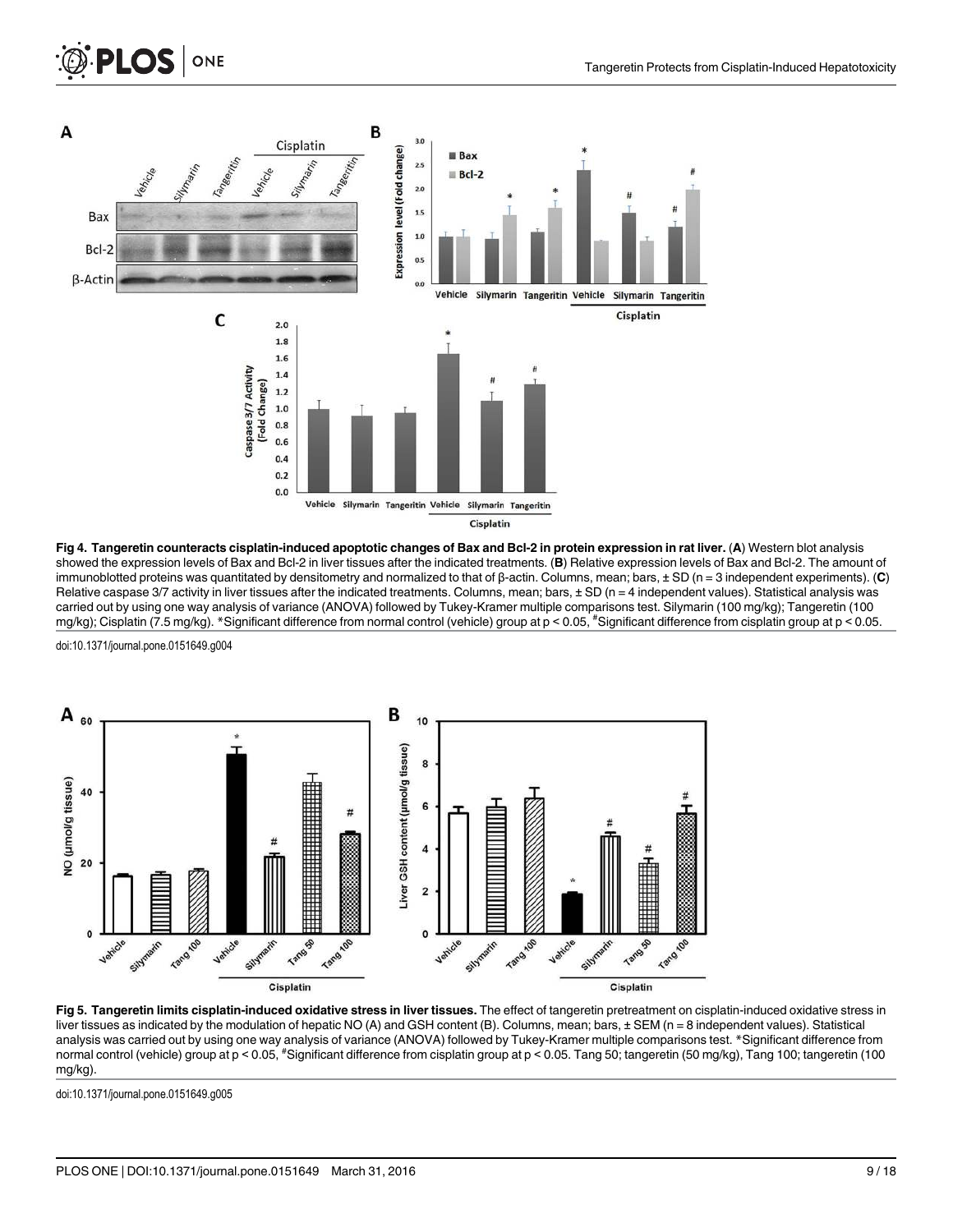



doi:10.1371/journal.pone.0151649.g006

ability of tangeretin to counteract cisplatin-induced oxidative stress and enhance the antioxidant defenses plays a role in the defense against cisplatin-induced hepatic injury.

#### Tangeretin downregulates MAPK pathway in cisplatin-induced acute hepatic injury

The MAPK pathway has been reported to be activated in cisplatin-induced hepatic cytotoxicity [42]. Western blotting analysis revealed that administration of cisplatin activated MAPK signal transduction as evidenced by increased phosphorylation of p38 MAPK, JNK and ErK1/2 without affecting the corresponding total protein levels compared to the control group (Fig 7). Pretreatment with tangeretin attenuated the phosphorylation of the three hepatic MAPKs; effects which were comparable to those afforded by silymarin. Together, these data suggest that tangeretin downregulation of MAPK pathway plays a role in alleviating cisplatin-induced hepatic insult.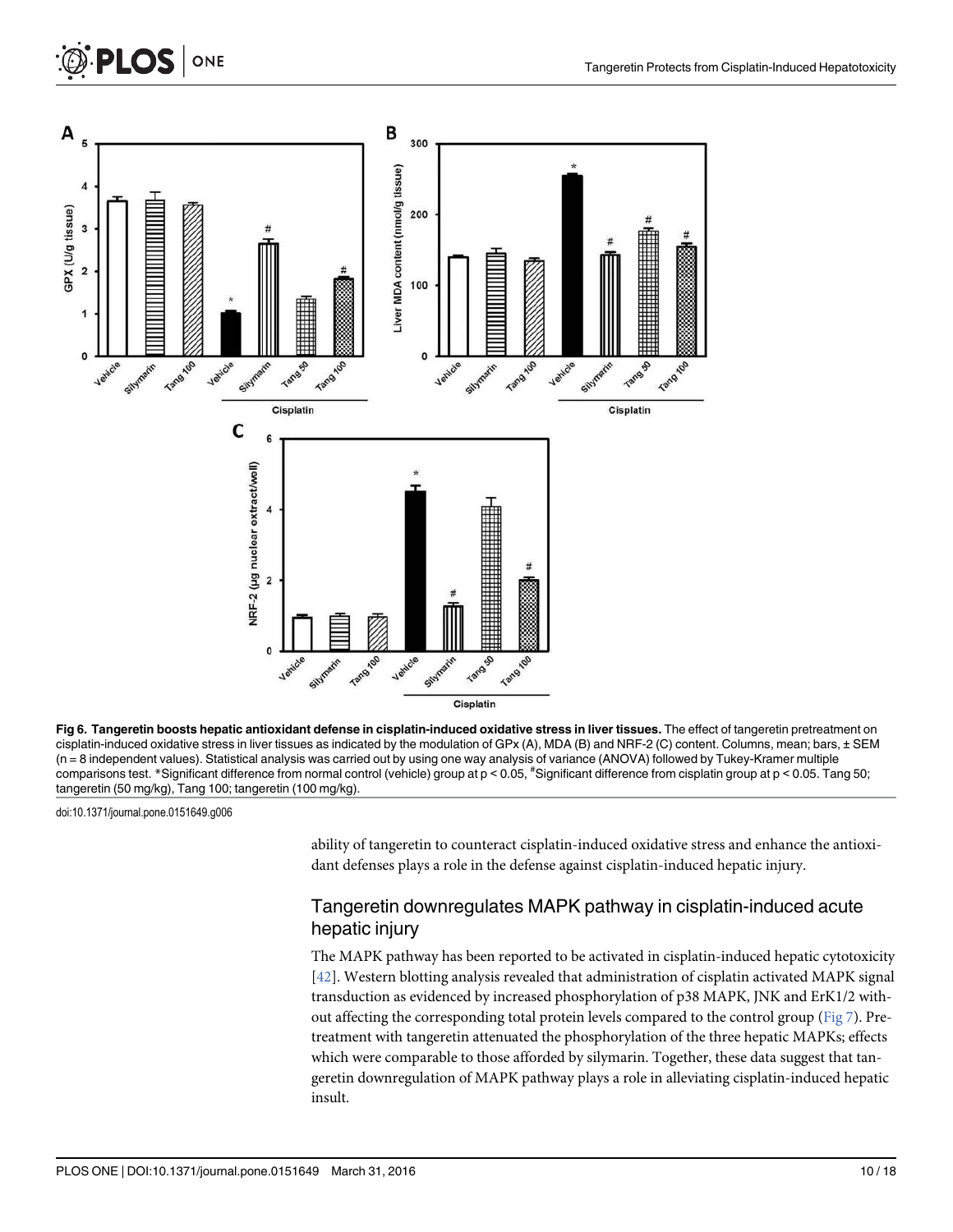



Fig 7. Tangeretin downregulates MAPK pathway in cisplatin-induced acute hepatic injury. Western blot analysis demonstrates that cisplatin increased the phosphorylation of p38 MAPK (upper panel), JNK (middle panel) and ErK1/2 (lower panel) without affecting the corresponding total protein levels, compared to the control group. Tangeretin and Silymarin pretreatments mitigated the phosphorylation of the three MAPKs. Tang 50; tangeretin (50 mg/kg), Tang 100; tangeretin (100 mg/kg).

doi:10.1371/journal.pone.0151649.g007

#### **Discussion**

The present study sheds light on the possible protective actions of tangeretin, a natural flavone found in citrus peels, against cisplatin-induced hepatic injury in rats. In a previous study, we have addressed the ability of tangeretin to synergize the anticancer activity of cisplatin in ovarian cancer cell lines study through targeting cancer cell survival pathways such as phosphoinositide 3-kinase/Akt signaling  $[23]$ . The focus of the current study was whether tangeretin can alleviate cisplatin-induced hepatotoxicity, one of the serious complications of cisplatin that may limit its therapeutic utility and to move a step towards the translational application of tangeretin in cancer combinatorial protocols. Notwithstanding its valuable applications as an anticancer agent, cisplatin has significant nephrotoxic and hepatotoxic side effects. Cisplatin inflicts hepatic injury through the activation of inflammatory and oxidative stress pathways along with associated apoptosis and anomalies in liver structure and function [9, 10]. These complications besides the chemoresistance are the most important limiting factors for the clinical application of cisplatin in the cancer treatment  $[10, 43]$ .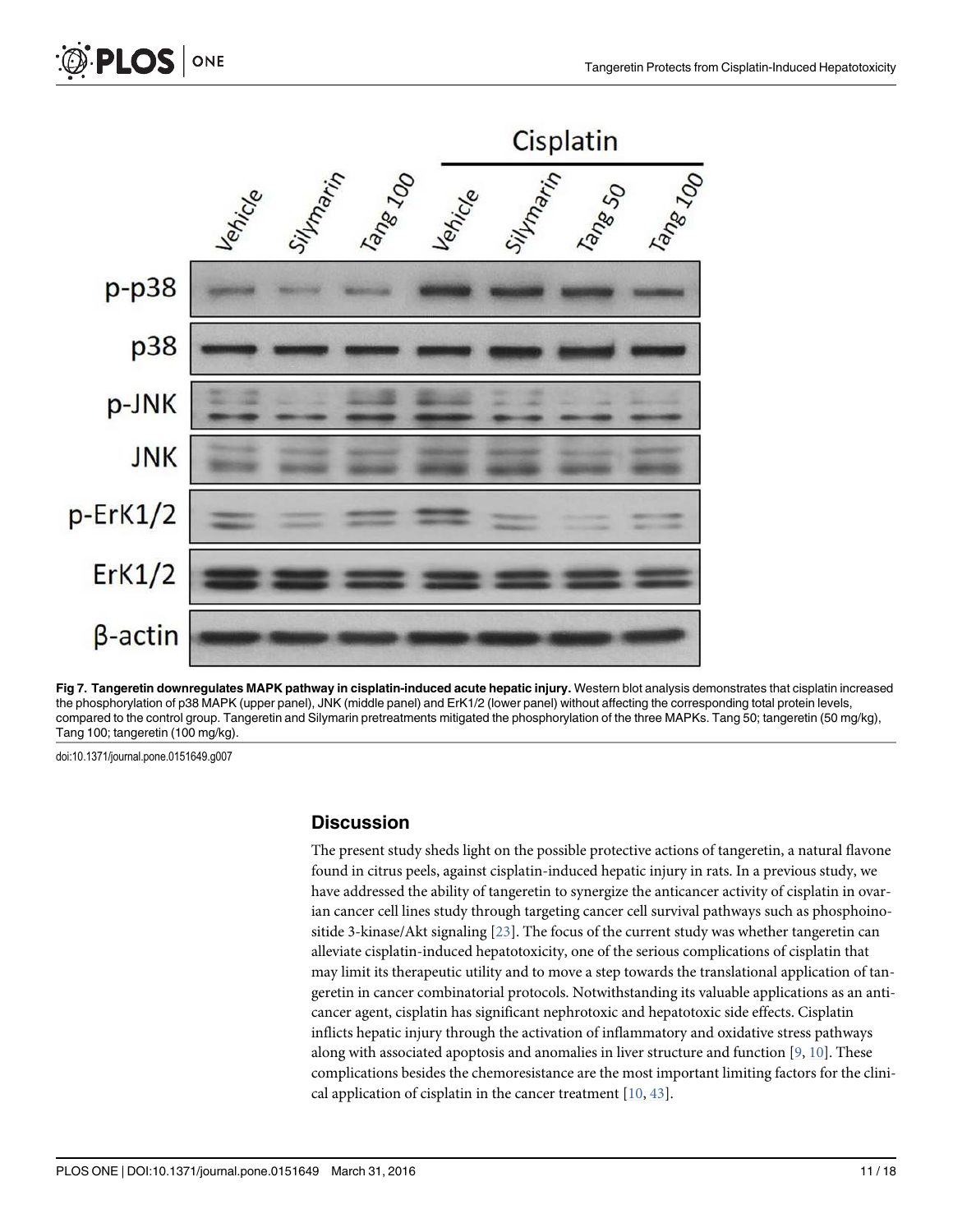TNF-α and IL-10 play a crucial role in mediating the interplay between inflammatory, oxidative stress and apoptotic pathways [44–46]. Tangeretin afforded significant protection against cisplatin-induced hepatic injury in rats mainly through the suppression of TNF-α and upregulation of IL-10 and indirectly via combating ROS production. In addition, tangeretin protected against cisplatin effect through its anti-apoptotic effects which were similar to those afforded by the reference hepatoprotective, silymarin. These actions signify the potential use of tangeretin in attenuating cisplatin-induced liver lesions.

Cisplatin induces a massive inflammatory response in liver tissues which was observed by the elevation of the proinflammatory, TNF-α and the decline of the anti-inflammatory, IL-10 [ $47, 48$ ]. TNF- $\alpha$  intensifies the hepatic tissue inflammation via the chemotaxis of immune cells and activation other cytokines [49]. On the other hand, the decline in IL-10 exacerbates hepatic lesion because of its ability to downregulate antigen presentation and the pro-inflammatory cytokines release [50, 51].

Tangeretin significantly inhibited TNF- $\alpha$  and restored IL-10 levels, which can be assumed as a chief mechanism for its hepatoprotective role in cisplatin-induced hepatic injury. The findings were parallel to the histopathologic results that showed the ability of tangeretin to attenuate the inflammatory cell infiltration and hepatic necrosis. The anti-inflammatory actions of tangeretin are mediated through the modulation of  $TNF-\alpha$  and other inflammatory mediators [52].

Cisplatin administration triggered lipid peroxide formation and depleted the hepatic GSH and GPx. Oxidative stress was reported to be involved in cisplatin-induced acute hepatic injury [9, 10]. The depletion of GSH and GPx, which play major roles in the cellular defense against oxidative stress and cellular damage, renders hepatic tissues more susceptible to oxidative stress [53, 54]. Tangeretin administration alleviated oxidative stress and improved the antioxidant status in rats which was in agreement with previous studies [55, 56]. The observed antioxidant actions of tangeretin play a role in the protection against cisplatin injury.

Cisplatin induced apoptotic cell death in hepatic tissues by the modulation of Bax and Bcl-2 expression levels [57]. The current data revealed that tangeretin inhibited the pro-apoptotic Bax and increased the anti-apoptotic Bcl-2, indicating diminished hepatic apoptosis. The attenuation of hepatic tissue apoptosis can be related to the observed suppression of oxidative stress and TNF- $\alpha$  which enhance liver tissue apoptosis [58].

Cisplatin-induced hepatotoxicity has been reported to be associated with MAPK signal transduction pathway which plays a major role in mediating cellular inflammatory response and apoptosis [59, 60]. Our results revealed the ability of cisplatin to induce the phosphorylation of p38, JNK and ERK1/2 in liver tissues which are in accordance with previous reports [59]. These changes were abrogated by pretreatment with tangeretin which underlie the modulation of MAPK signaling pathway as a putative mechanism for the protection against cisplatin injury. This action could be secondary to its antioxidant and anti-inflammatory activities. The reactive oxygen species generated by cisplatin treatment can activate various downstream proteins that mediate apoptosis and necrosis, in particular, MAPK family proteins [61]. The MAPK family comprises of three major serine/Threonine kinase proteins such as ERK, JNK and p38 which are associated with cell growth and differentiation, and are extensively linked to inflammation, apoptosis and cell death  $[62]$ . Cisplatin treatment shifts the balance between pro- and anti-apoptotic signals towards proapoptotic cascade [63]. It affords upregulation of Bax, a proapoptotic effector and diminishes Bcl-2, an anti-apoptotic protein. It also induces translocation of Bax from cytosol to mitochondria releasing cytochrome c to cytosol [64]. Cytochrome c further activates caspase 8, 9 and ultimately 3, thereby triggering apoptotic cell death [65]. Previous reports have regarded caspase activation as a crucial cellular mechanisms for induction of apoptosis in renal tubular cells in cisplatin-induced acute renal injury [66].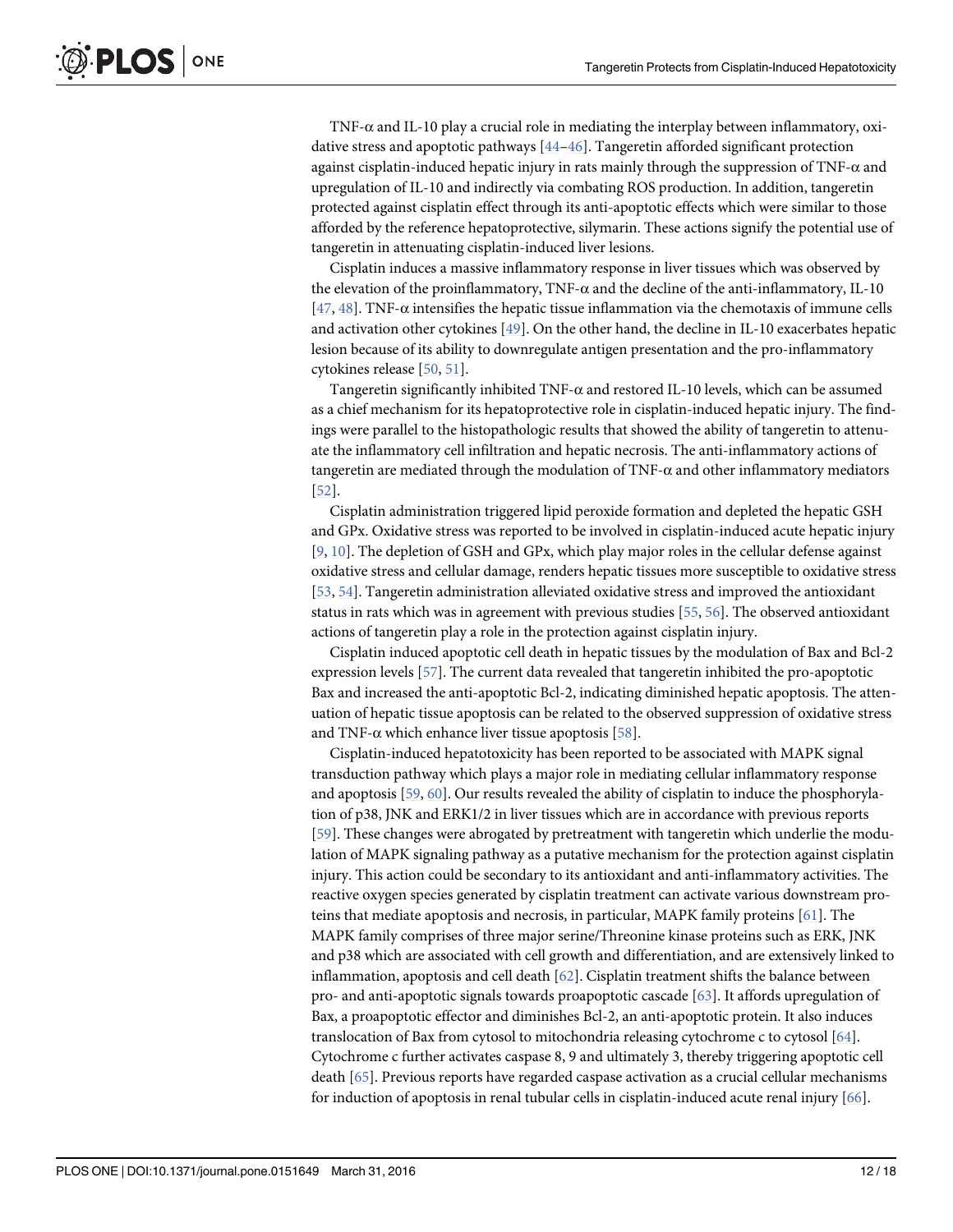Many in vitro and in vivo studies have demonstrated the central role of p38, JNK and ERK1/2 in cisplatin-induced oxidative stress and apoptosis [65]. It's noteworthy that due to the mutual interplay between MAPKs and ROS with consequent deleterious effects on liver tissues, the current study cannot specifically confirm the activation of MAPK being a cause or a result for the hepatoprotection [67, 68].

In the same context, evidence has indicated that cisplatin treatment is associated with reactive oxygen species (ROS) generation which activates p38 MAPK resulting in apoptotic cell death in rat kidney [69]. The cross-talk between p38 MAPK and caspase signaling cascade was also reported in cisplatin-treated carcinoma and rat renal tissues [69]. It has been suggested that p38 and JNK favor apoptotic cell death [70, 71]. It is also reported that JNK is associated with TNF- $\alpha$ -induced apoptosis [72]. The interplay between p38 MAPK and TNF- $\alpha$  has been described in cisplatin-evoked renal injury [69] where p38 MAPK acts as an upstream signal



Fig 8. Diagram depicting the proposed protective mechanisms of tangeretin against cisplatin-induced hepatic injury.

doi:10.1371/journal.pone.0151649.g008

**PLOS** ONE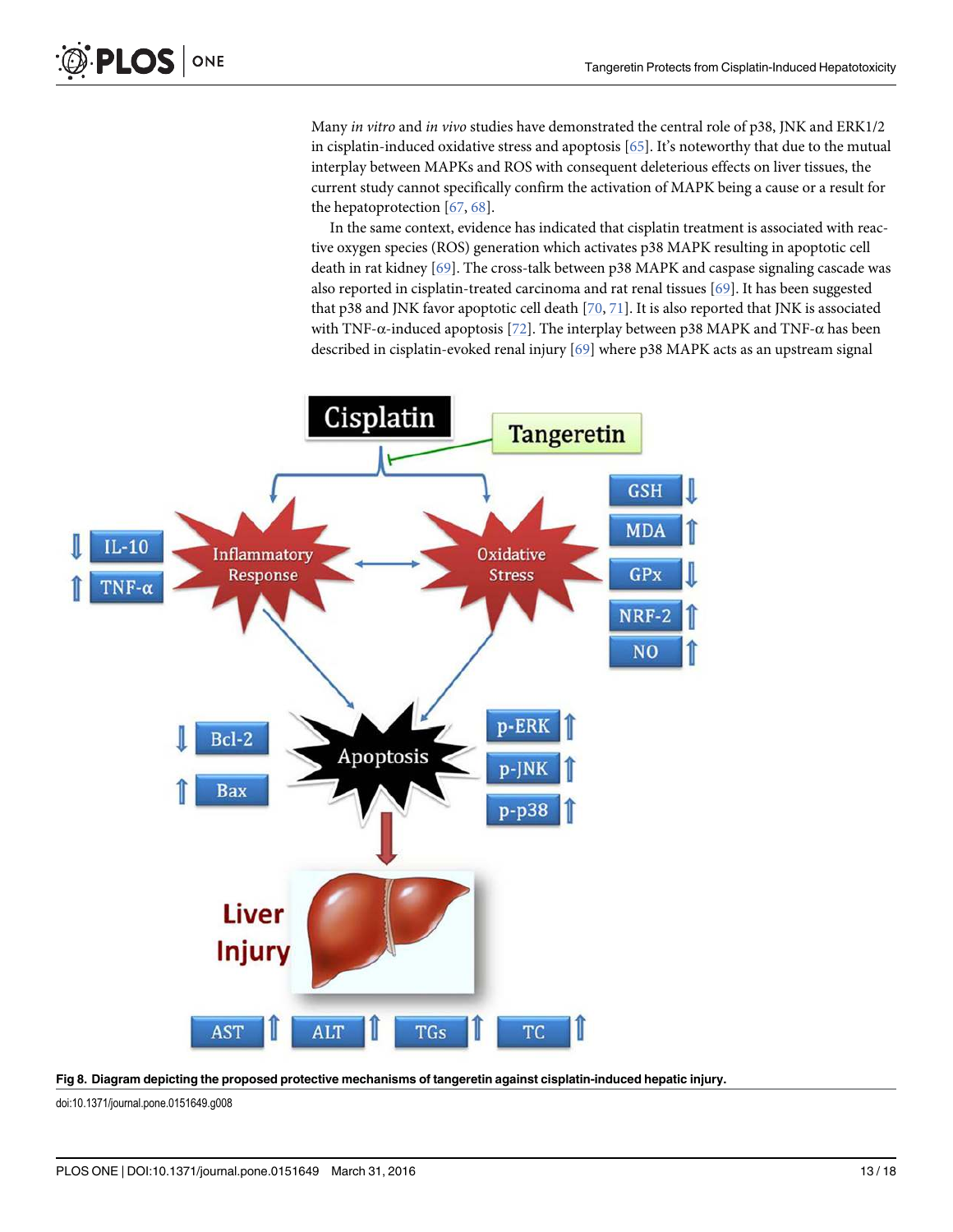which activates the transcription factor NF- $\kappa$ B with the consequent generation of TNF- $\alpha$  [73]. Abrogation of ROS production/ p38 MAPK activation by the antioxidants such as N-acetyl cysteine has considerably protected the renal tissues from cisplatin insult [69].

In conclusion, the present work underscores the possible protective effects of tangeretin against cisplatin-induced acute hepatic injury in rats (Fig 8). These favorable actions confirm tangeretin benefits as an effective and safe approach for the management of one of cisplatin drawbacks. Further studies addressing the impact of tangeretin after repeated administration of cisplatin and at different time points are warranted, in order to delineate the exact underlying molecular mechanisms of tangeretin in cisplatin-evoked hepatotoxicity and the implication of other cell signaling networks.

#### Acknowledgments

The current work was financially supported by grant number 1-434-2830 from the Deanship of Scientific Research, Taif University, Saudi Arabia. The authors are thankful to Dr. Kawkab A. Ahmed, Professor of pathology, Faculty of Veterinary Medicine, Cairo University, Egypt for her kind help in the histopathology and immunohistochemistry.

#### Author Contributions

Conceived and designed the experiments: HAO WRM HHA EAA. Performed the experiments: HAO WRM HHA EAA. Analyzed the data: HAO WRM HHA EAA. Contributed reagents/ materials/analysis tools: HAO WRM HHA EAA. Wrote the paper: HAO WRM HHA EAA.

#### References

- 1. Siddik ZH. Cisplatin: mode of cytotoxic action and molecular basis of resistance. Oncogene. 2003; 22 (47):7265–79. Epub 2003/10/25. doi: 10.1038/sj.onc.1206933 PMID: 14576837.
- 2. Cui W, Yazlovitskaya EM, Mayo MS, Pelling JC, Persons DL. Cisplatin-induced response of c-jun N-terminal kinase 1 and extracellular signal—regulated protein kinases 1 and 2 in a series of cisplatin-resistant ovarian carcinoma cell lines. Molecular carcinogenesis. 2000; 29(4):219–28. Epub 2001/02/15. PMID: 11170260.
- 3. Shi R, Huang Q, Zhu X, Ong YB, Zhao B, Lu J, et al. Luteolin sensitizes the anticancer effect of cisplatin via c-Jun NH2-terminal kinase-mediated p53 phosphorylation and stabilization. Molecular cancer therapeutics. 2007; 6(4):1338–47. Epub 2007/04/14. doi: 10.1158/1535-7163.MCT-06-0638 PMID: 17431112.
- 4. Antunes LM, Darin JD, Bianchi MD. Protective effects of vitamin c against cisplatin-induced nephrotoxicity and lipid peroxidation in adult rats: a dose-dependent study. Pharmacological research: the official journal of the Italian Pharmacological Society. 2000; 41(4):405-11. Epub 2000/03/08. doi: 10.1006/ phrs.1999.0600 PMID: 10704263.
- 5. Zicca A, Cafaggi S, Mariggio MA, Vannozzi MO, Ottone M, Bocchini V, et al. Reduction of cisplatin hepatotoxicity by procainamide hydrochloride in rats. European journal of pharmacology. 2002; 442 (3):265–72. Epub 2002/06/18. PMID: 12065080.
- 6. Atessahin A, Karahan I, Turk G, Gur S, Yilmaz S, Ceribasi AO. Protective role of lycopene on cisplatininduced changes in sperm characteristics, testicular damage and oxidative stress in rats. Reprod Toxicol. 2006; 21(1):42–7. Epub 2005/06/28. doi: 10.1016/j.reprotox.2005.05.003 PMID: 15979841.
- 7. Tsuruya K, Ninomiya T, Tokumoto M, Hirakawa M, Masutani K, Taniguchi M, et al. Direct involvement of the receptor-mediated apoptotic pathways in cisplatin-induced renal tubular cell death. Kidney international. 2003; 63(1):72–82. Epub 2002/12/11. doi: 10.1046/j.1523-1755.2003.00709.x PMID: 12472770.
- 8. Hong KO, Hwang JK, Park KK, Kim SH. Phosphorylation of c-Jun N-terminal Kinases (JNKs) is involved in the preventive effect of xanthorrhizol on cisplatin-induced hepatotoxicity. Archives of toxicology. 2005; 79(4):231–6. Epub 2004/11/13. doi: 10.1007/s00204-004-0623-7 PMID: 15536542.
- 9. Bentli R, Parlakpinar H, Polat A, Samdanci E, Sarihan ME, Sagir M. Molsidomine prevents cisplatininduced hepatotoxicity. Archives of medical research. 2013; 44(7):521–8. Epub 2013/10/15. doi: 10. 1016/j.arcmed.2013.09.013 PMID: 24120390.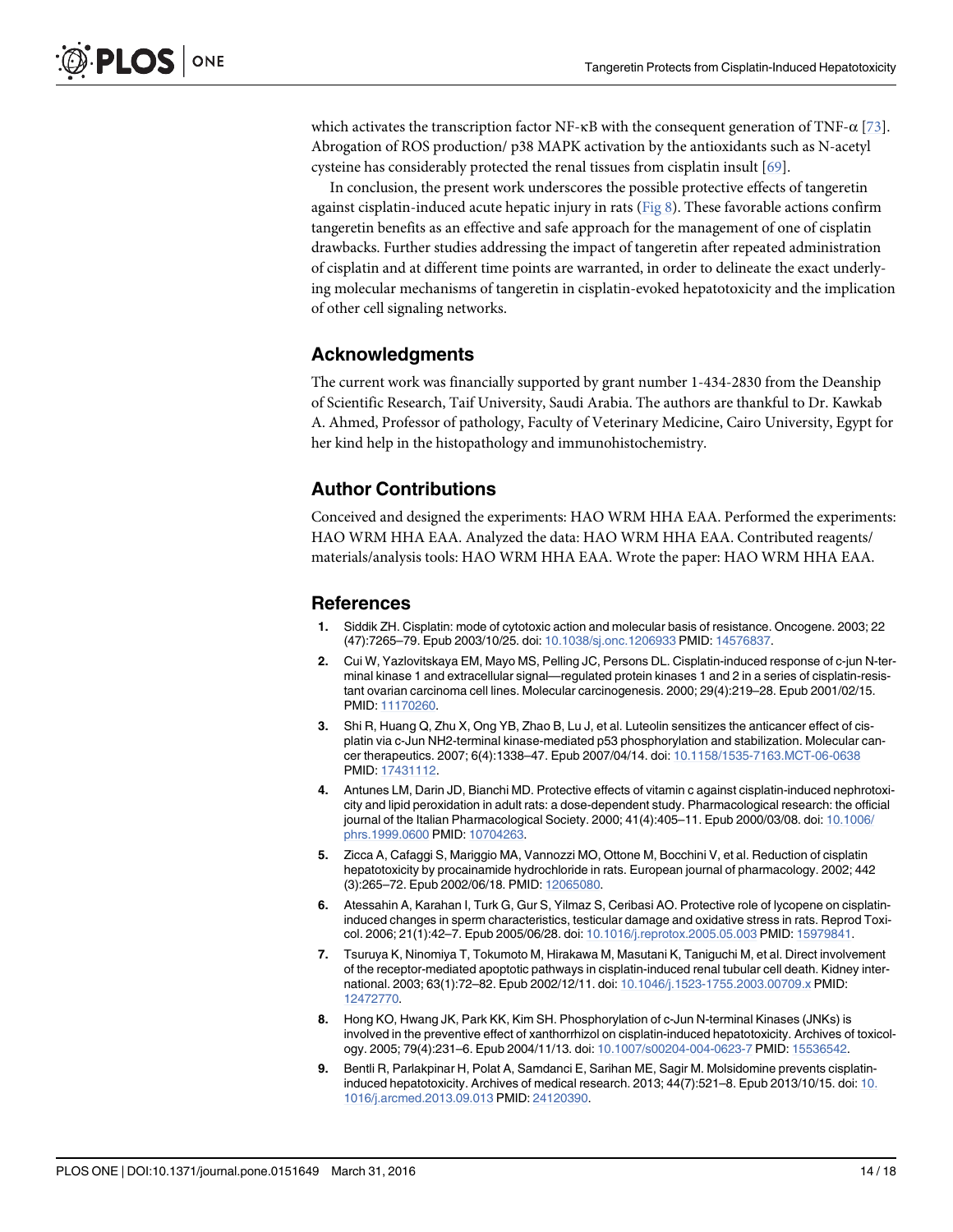- 10. Lu Y, Cederbaum AI. Cisplatin-induced hepatotoxicity is enhanced by elevated expression of cytochrome P450 2E1. Toxicological sciences: an official journal of the Society of Toxicology. 2006; 89(2):515–23. Epub 2005/10/28. doi: 10.1093/toxsci/kfj031 PMID: 16251482.
- 11. Pratibha R, Sameer R, Rataboli PV, Bhiwgade DA, Dhume CY. Enzymatic studies of cisplatin induced oxidative stress in hepatic tissue of rats. European journal of pharmacology. 2006; 532(3):290–3. Epub 2006/02/07. doi: 10.1016/j.ejphar.2006.01.007 PMID: 16458885.
- 12. Bava SV, Puliappadamba VT, Deepti A, Nair A, Karunagaran D, Anto RJ. Sensitization of taxol-induced apoptosis by curcumin involves down-regulation of nuclear factor-kappaB and the serine/threonine kinase Akt and is independent of tubulin polymerization. The Journal of biological chemistry. 2005; 280(8):6301–8. Epub 2004/12/14. doi: 10.1074/jbc.M410647200 PMID: 15590651.
- 13. Singh RP, Agarwal R. Natural flavonoids targeting deregulated cell cycle progression in cancer cells. Current drug targets. 2006; 7(3):345–54. Epub 2006/03/07. PMID: 16515531.
- 14. Chen KH, Weng MS, Lin JK. Tangeretin suppresses IL-1beta-induced cyclooxygenase (COX)-2 expression through inhibition of p38 MAPK, JNK, and AKT activation in human lung carcinoma cells. Biochemical pharmacology. 2007; 73(2):215–27. Epub 2006/10/28. doi: 10.1016/j.bcp.2006.09.018 PMID: 17067555.
- 15. Sak K. Cytotoxicity of dietary flavonoids on different human cancer types. Pharmacognosy reviews. 2014; 8(16):122–46. Epub 2014/08/16. doi: 10.4103/0973-7847.134247 PMID: 25125885; PubMed Central PMCID: PMC4127821.
- 16. Sundaram R, Shanthi P, Sachdanandam P. Tangeretin, a polymethoxylated flavone, modulates lipid homeostasis and decreases oxidative stress by inhibiting NF-κB activation and proinflammatory cytokines in cardiac tissue of streptozotocin-induced diabetic rats. Journal of Functional Foods. 2015; 16(0):315–33. doi: 10.1016/j.jff.2015.03.024
- 17. Periyasamy K, Baskaran K, Ilakkia A, Vanitha K, Selvaraj S, Sakthisekaran D. Antitumor efficacy of tangeretin by targeting the oxidative stress mediated on 7,12-dimethylbenz(a) anthracene-induced proliferative breast cancer in Sprague-Dawley rats. Cancer Chemother Pharmacol. 2015; 75(2):263–72. Epub 2014/11/29. doi: 10.1007/s00280-014-2629-z PMID: 25431347.
- 18. Kurowska EM, Manthey JA. Hypolipidemic effects and absorption of citrus polymethoxylated flavones in hamsters with diet-induced hypercholesterolemia. Journal of agricultural and food chemistry. 2004; 52(10):2879–86. Epub 2004/05/13. doi: 10.1021/jf035354z PMID: 15137829.
- 19. Vanhoecke BW, Delporte F, Van Braeckel E, Heyerick A, Depypere HT, Nuytinck M, et al. A safety study of oral tangeretin and xanthohumol administration to laboratory mice. In Vivo. 2005; 19(1):103–7. Epub 2005/03/31. PMID: 15796161.
- 20. Hirano T, Abe K, Gotoh M, Oka K. Citrus flavone tangeretin inhibits leukaemic HL-60 cell growth partially through induction of apoptosis with less cytotoxicity on normal lymphocytes. British journal of cancer. 1995; 72(6):1380–8. Epub 1995/12/01. PMID: 8519648; PubMed Central PMCID: PMC2034105.
- 21. Pan MH, Chen WJ, Lin-Shiau SY, Ho CT, Lin JK. Tangeretin induces cell-cycle G1 arrest through inhibiting cyclin-dependent kinases 2 and 4 activities as well as elevating Cdk inhibitors p21 and p27 in human colorectal carcinoma cells. Carcinogenesis. 2002; 23(10):1677–84. Epub 2002/10/12. PMID: 12376477.
- 22. Walle T, Walle UK. Novel methoxylated flavone inhibitors of cytochrome P450 1B1 in SCC-9 human oral cancer cells. The Journal of pharmacy and pharmacology. 2007; 59(6):857–62. Epub 2007/07/20. doi: 10.1211/jpp.59.6.0012 PMID: 17637178.
- 23. Arafa el SA, Zhu Q, Barakat BM, Wani G, Zhao Q, El-Mahdy MA, et al. Tangeretin sensitizes cisplatinresistant human ovarian cancer cells through downregulation of phosphoinositide 3-kinase/Akt signaling pathway. Cancer Res. 2009; 69(23):8910–7. Epub 2009/11/12. doi: 10.1158/0008-5472.CAN-09- 1543 PMID: 19903849; PubMed Central PMCID: PMC3319094.
- 24. Flora K, Hahn M, Rosen H, Benner K. Milk thistle (Silybum marianum) for the therapy of liver disease. The American journal of gastroenterology. 1998; 93(2):139–43. Epub 1998/02/19. doi: 10.1111/j.1572- 0241.1998.00139.x PMID: 9468229.
- 25. Naveau S. [Acute alcoholic hepatitis: treatments]. Presse Med. 2001; 30(20):1024–30. Epub 2001/07/ 04. PMID: 11433695.
- 26. Laekeman G, De Coster S, De Meyer K. [St. Mary's Thistle: an overview]. Journal de pharmacie de Belgique. 2003; 58(1):28–31. Epub 2003/05/02. PMID: 12722542.
- 27. Syed SN, Rizvi W, Kumar A, Khan AA, Moin S, Ahsan A. In vitro antioxidant and in vivo hepatoprotective activity of leave extract of Raphanus sativus in rats using CCL4 model. African journal of traditional, complementary, and alternative medicines: AJTCAM / African Networks on Ethnomedicines. 2014; 11(3):102–6. Epub 2014/11/06. PMID: 25371570; PubMed Central PMCID: PMC4202426.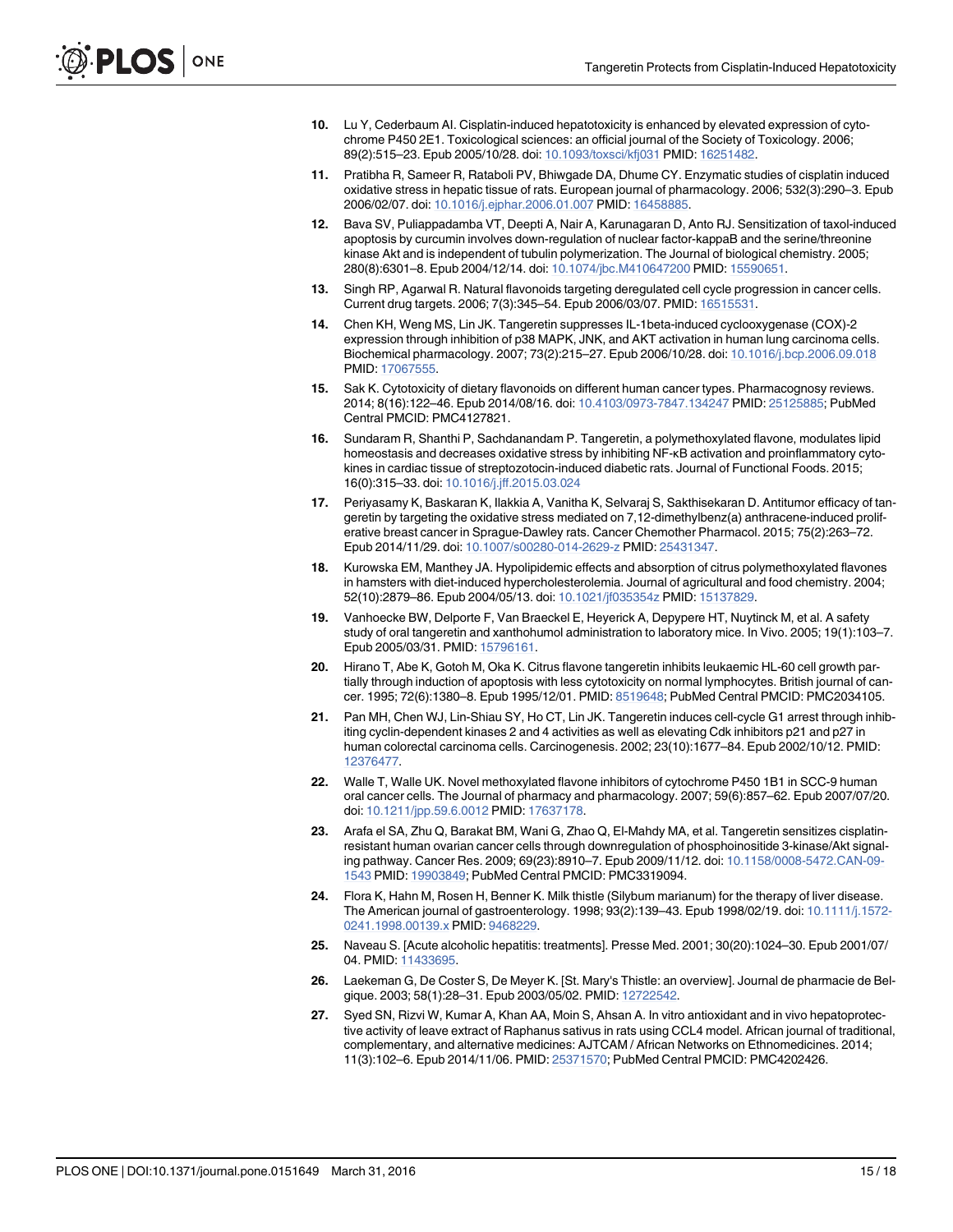- 28. Clichici S, Olteanu D, Nagy AL, Oros A, Filip A, Mircea PA. Silymarin inhibits the progression of fibrosis in the early stages of liver injury in CCl(4)-treated rats. Journal of medicinal food. 2015; 18(3):290–8. Epub 2014/08/19. doi: 10.1089/jmf.2013.0179 PMID: 25133972.
- 29. Singh D, Arya PV, Sharma A, Dobhal MP, Gupta RS. Modulatory potential of alpha-amyrin against hepatic oxidative stress through antioxidant status in Wistar albino rats. Journal of ethnopharmacology. 2015; 161:186–93. Epub 2014/12/30. doi: 10.1016/j.jep.2014.12.025 PMID: 25542388.
- 30. Gopi KS, Reddy AG, Jyothi K, Kumar BA. Acetaminophen-induced Hepato- and Nephrotoxicity and Amelioration by Silymarin and Terminalia chebula in Rats. Toxicology international. 2010; 17(2):64–6. Epub 2010/12/21. doi: 10.4103/0971-6580.72672 PMID: 21170247; PubMed Central PMCID: PMC2997457.
- 31. Iroanya OO, Adebesin OA, Okpuzor J. Evaluation of the Hepato and Nephron-Protective Effect of a Polyherbal Mixture using Wistar Albino Rats. Journal of clinical and diagnostic research: JCDR. 2014; 8(6):HC15–21. Epub 2014/08/15. doi: 10.7860/JCDR/2014/5875.4501 PMID: 25121002; PubMed Central PMCID: PMC4129255.
- 32. Pushpavalli G, Veeramani C, Pugalendi KV. Influence of chrysin on hepatic marker enzymes and lipid profile against D-galactosamine-induced hepatotoxicity rats. Food and chemical toxicology: an international journal published for the British Industrial Biological Research Association. 2010; 48(6):1654–9. Epub 2010/04/07. doi: 10.1016/j.fct.2010.03.040 PMID: 20362027.
- 33. Mansour HH, Hafez HF, Fahmy NM. Silymarin modulates Cisplatin-induced oxidative stress and hepatotoxicity in rats. Journal of biochemistry and molecular biology. 2006; 39(6):656–61. Epub 2006/11/30. PMID: 17129399.
- 34. Zicca A, Cafaggi S, Mariggio MA, Vannozzi MO, Ottone M, Bocchini V, et al. Reduction of cisplatin hepatotoxicity by procainamide hydrochloride in rats. Eur J Pharmacol. 2002; 442(3):265–72. Epub 2002/06/18. PMID: 12065080.
- 35. Arivazhagan L, Sorimuthu Pillai S. Tangeretin, a citrus pentamethoxyflavone, exerts cytostatic effect via p53/p21 up-regulation and suppresses metastasis in 7,12-dimethylbenz(alpha)anthracene-induced rat mammary carcinoma. The Journal of nutritional biochemistry. 2014; 25(11):1140–53. Epub 2014/ 08/26. doi: 10.1016/j.jnutbio.2014.06.007 PMID: 25151216.
- 36. Reitman S, Frankel S. A colorimetric method for the determination of serum glutamic oxalacetic and glutamic pyruvic transaminases. Am J Clin Pathol. 1957; 28(1):56–63. Epub 1957/07/01. PMID: 13458125.
- 37. Miranda KM, Espey MG, Wink DA. A rapid, simple spectrophotometric method for simultaneous detection of nitrate and nitrite. Nitric oxide: biology and chemistry / official journal of the Nitric Oxide Society. 2001; 5(1):62–71. Epub 2001/02/17. doi: 10.1006/niox.2000.0319 PMID: 11178938.
- 38. Ellman GL. Tissue sulfhydryl groups. Arch Biochem Biophys. 1959; 82(1):70–7. Epub 1959/05/01. PMID: 13650640.
- 39. Buege JA, Aust SD. Microsomal lipid peroxidation. Methods in enzymology. 1978; 52:302–10. Epub 1978/01/01. PMID: 672633.
- 40. Arab HH, Salama SA, Omar HA, Arafa el SA, Maghrabi IA. Diosmin Protects against Ethanol-Induced Gastric Injury in Rats: Novel Anti-Ulcer Actions. PloS one. 2015; 10(3):e0122417. Epub 2015/03/31. doi: 10.1371/journal.pone.0122417 PMID: 25821971; PubMed Central PMCID: PMC4378914.
- 41. Omar HA, Sargeant AM, Weng JR, Wang D, Kulp SK, Patel T, et al. Targeting of the Akt-nuclear factorkappa B signaling network by [1-(4-chloro-3-nitrobenzenesulfonyl)-1H-indol-3-yl]-methanol (OSU-A9), a novel indole-3-carbinol derivative, in a mouse model of hepatocellular carcinoma. Molecular pharmacology. 2009; 76(5):957–68. doi: 10.1124/mol.109.058180 PMID: 19706731; PubMed Central PMCID: PMC2774988.
- 42. Sun Y, Yang J, Wang LZ, Sun LR, Dong Q. Crocin attenuates cisplatin-induced liver injury in the mice. Hum Exp Toxicol. 2014; 33(8):855–62. Epub 2013/11/28. doi: 10.1177/0960327113511475 PMID: 24275644.
- 43. Iseri S, Ercan F, Gedik N, Yuksel M, Alican I. Simvastatin attenuates cisplatin-induced kidney and liver damage in rats. Toxicology. 2007; 230(2–3):256–64. Epub 2007/01/02. doi: 10.1016/j.tox.2006.11.073 PMID: 17196726.
- 44. Tadagavadi RK, Reeves WB. Endogenous IL-10 attenuates cisplatin nephrotoxicity: role of dendritic cells. J Immunol. 2010; 185(8):4904–11. Epub 2010/09/17. doi: 10.4049/jimmunol.1000383 PMID: 20844196; PubMed Central PMCID: PMC3169908.
- 45. Chou WY, Lu CN, Lee TH, Wu CL, Hung KS, Concejero AM, et al. Electroporative interleukin-10 gene transfer ameliorates carbon tetrachloride-induced murine liver fibrosis by MMP and TIMP modulation. Acta pharmacologica Sinica. 2006; 27(4):469–76. Epub 2006/03/17. doi: 10.1111/j.1745-7254.2006. 00304.x PMID: 16539848.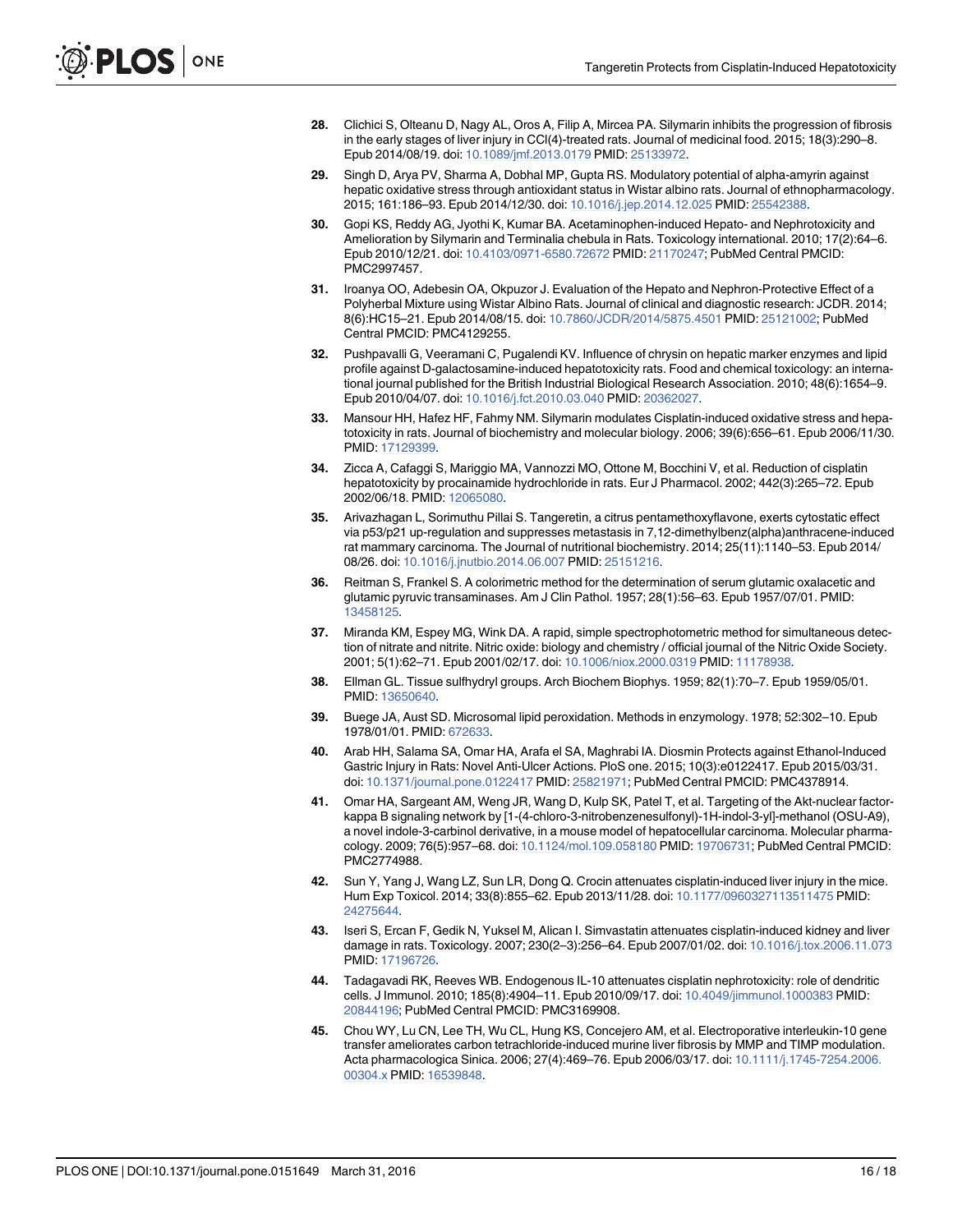- 46. Shaw J, Chen B, Huang WH, Lee AR, Media J, Valeriote FA. The small-molecule TNF-alpha modulator, UTL-5g, reduces side effects induced by cisplatin and enhances the therapeutic effect of cisplatin in vivo. J Exp Ther Oncol. 2011; 9(2):129–37. Epub 2011/06/28. PMID: 21699020.
- 47. Rehman MU, Ali N, Rashid S, Jain T, Nafees S, Tahir M, et al. Alleviation of hepatic injury by chrysin in cisplatin administered rats: probable role of oxidative and inflammatory markers. Pharmacological reports: PR. 2014; 66(6):1050–9. Epub 2014/12/03. doi: 10.1016/j.pharep.2014.06.004 PMID: 25443734.
- 48. Tadagavadi RK, Reeves WB. Endogenous IL-10 attenuates cisplatin nephrotoxicity: role of dendritic cells. J Immunol. 2010; 185(8):4904–11. Epub 2010/09/17. doi: 10.4049/jimmunol.1000383 PMID: 20844196; PubMed Central PMCID: PMC3169908.
- 49. Lawrence T. The nuclear factor NF-kappaB pathway in inflammation. Cold Spring Harbor perspectives in biology. 2009; 1(6):a001651. Epub 2010/05/12. doi: 10.1101/cshperspect.a001651 PMID: 20457564; PubMed Central PMCID: PMC2882124.
- 50. Koppelman B, Neefjes JJ, de Vries JE, de Waal Malefyt R. Interleukin-10 down-regulates MHC class II alphabeta peptide complexes at the plasma membrane of monocytes by affecting arrival and recycling. Immunity. 1997; 7(6):861–71. Epub 1998/01/16. PMID: 9430231.
- 51. Knolle PA, Uhrig A, Hegenbarth S, Loser E, Schmitt E, Gerken G, et al. IL-10 down-regulates T cell activation by antigen-presenting liver sinusoidal endothelial cells through decreased antigen uptake via the mannose receptor and lowered surface expression of accessory molecules. Clinical and experimental immunology. 1998; 114(3):427–33. Epub 1998/12/09. PMID: 9844054; PubMed Central PMCID: PMC1905120.
- 52. Shu Z, Yang B, Zhao H, Xu B, Jiao W, Wang Q, et al. Tangeretin exerts anti-neuroinflammatory effects via NF-kappaB modulation in lipopolysaccharide-stimulated microglial cells. International immunopharmacology. 2014; 19(2):275–82. Epub 2014/01/28. doi: 10.1016/j.intimp.2014.01.011 PMID: 24462494.
- 53. Louvet A, Mathurin P. Alcoholic liver disease: mechanisms of injury and targeted treatment. Nature reviews Gastroenterology & hepatology. 2015; 12(4):231–42. Epub 2015/03/18. doi: 10.1038/nrgastro. 2015.35 PMID: 25782093.
- 54. Ramos AS, Correia AT, Antunes SC, Goncalves F, Nunes B. Effect of acetaminophen exposure in Oncorhynchus mykiss gills and liver: detoxification mechanisms, oxidative defence system and peroxidative damage. Environmental toxicology and pharmacology. 2014; 37(3):1221–8. Epub 2014/05/13. doi: 10.1016/j.etap.2014.04.005 PMID: 24816177.
- 55. Lakshmi A, Subramanian SP. Tangeretin ameliorates oxidative stress in the renal tissues of rats with experimental breast cancer induced by 7,12-dimethylbenz[a]anthracene. Toxicol Lett. 2014; 229 (2):333–48. Epub 2014/07/06. doi: 10.1016/j.toxlet.2014.06.845 PMID: 24995432.
- 56. Lakshmi A, Subramanian S. Chemotherapeutic effect of tangeretin, a polymethoxylated flavone studied in 7, 12-dimethylbenz(a)anthracene induced mammary carcinoma in experimental rats. Biochimie. 2014; 99:96–109. Epub 2013/12/05. doi: 10.1016/j.biochi.2013.11.017 PMID: 24299963.
- 57. Martins NM, Santos NA, Curti C, Bianchi ML, Santos AC. Cisplatin induces mitochondrial oxidative stress with resultant energetic metabolism impairment, membrane rigidification and apoptosis in rat liver. Journal of applied toxicology: JAT. 2008; 28(3):337–44. Epub 2007/07/03. doi: 10.1002/jat.1284 PMID: 17604343.
- 58. Wang K. Molecular mechanisms of hepatic apoptosis. Cell death & disease. 2014; 5:e996. Epub 2014/ 01/18. doi: 10.1038/cddis.2013.499 PMID: 24434519; PubMed Central PMCID: PMC4040708.
- 59. Sohn JH, Han KL, Kim JH, Rukayadi Y, Hwang JK. Protective Effects of macelignan on cisplatininduced hepatotoxicity is associated with JNK activation. Biological & pharmaceutical bulletin. 2008; 31 (2):273–7. Epub 2008/02/02. PMID: 18239286.
- 60. Zarubin T, Han J. Activation and signaling of the p38 MAP kinase pathway. Cell research. 2005; 15 (1):11–8. Epub 2005/02/03. doi: 10.1038/sj.cr.7290257 PMID: 15686620.
- 61. Malik S, Suchal K, Gamad N, Dinda AK, Arya DS, Bhatia J. Telmisartan ameliorates cisplatin-induced nephrotoxicity by inhibiting MAPK mediated inflammation and apoptosis. European journal of pharmacology. 2015; 748:54–60. doi: 10.1016/j.ejphar.2014.12.008 PMID: 25510231.
- 62. Wada T, Penninger JM. Mitogen-activated protein kinases in apoptosis regulation. Oncogene. 2004; 23 (16):2838–49. doi: 10.1038/sj.onc.1207556 PMID: 15077147.
- 63. Indran IR, Tufo G, Pervaiz S, Brenner C. Recent advances in apoptosis, mitochondria and drug resistance in cancer cells. Biochimica et biophysica acta. 2011; 1807(6):735–45. doi: 10.1016/j.bbabio. 2011.03.010 PMID: 21453675.
- 64. Ramesh G, Reeves WB. p38 MAP kinase inhibition ameliorates cisplatin nephrotoxicity in mice. American journal of physiology Renal physiology. 2005; 289(1):F166–74. doi: 10.1152/ajprenal.00401.2004 PMID: 15701814.